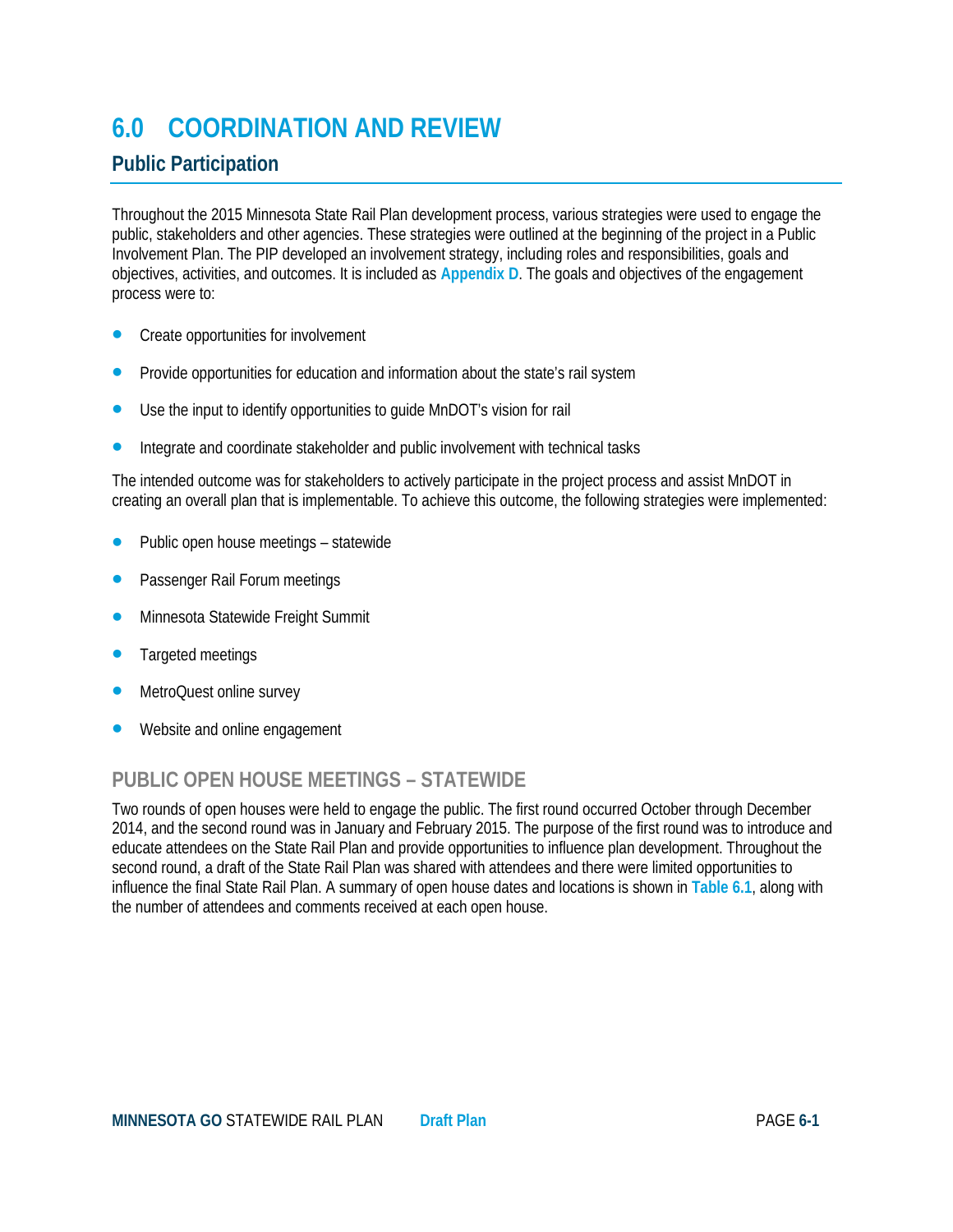#### **Table 6.1: Open House Locations and Participation**

| <b>DATE</b>    | <b>LOCATION</b>    | <b>ATTENDEES</b> | <b>COMMENTS</b>  |
|----------------|--------------------|------------------|------------------|
| <b>ROUND1</b>  |                    |                  |                  |
| Oct. 16, 2014  | Northfield, Minn.  | 19               | 10               |
| Nov. 5, 2014   | Saint Cloud, Minn. | 19               | $\overline{2}$   |
| Nov. 6, 2014   | Eau Claire, Wisc.  | 98               | 10               |
| Nov. 10, 2014  | Saint Paul, Minn.  | 13               | $\mathbf{1}$     |
| Nov. 12, 2014  | Red Wing, Minn.    | 26               | 5                |
| Nov. 13, 2014  | Mankato, Minn.     | 17               | $\overline{7}$   |
| Nov. 17, 2014  | Duluth, Minn.      | 29               | 10               |
| Nov. 24, 2014  | Moorhead, Minn.    | 14               | $\mathfrak{Z}$   |
| Nov.r 25, 2014 | Winona, Minn.      | 12               | $\boldsymbol{0}$ |
| Dec.r, 8, 2014 | Willmar, Minn.     | 15               | $\sqrt{4}$       |
| <b>ROUND 2</b> |                    |                  |                  |
| Jan. 21, 2015  | Red Wing, Minn.    | $\overline{7}$   | $\boldsymbol{0}$ |
| Jan. 22, 2015  | Mankato, Minn.     | 16               | $\mathfrak{Z}$   |
| Jan. 26, 2015  | Winona, Minn.      | 35               | $\overline{4}$   |
| Jan. 29, 2015  | Saint Cloud, Minn. | 19               | $\overline{4}$   |
| Feb. 2, 2015   | Saint Paul, Minn.  | 8                | $\boldsymbol{0}$ |
| Feb. 2, 2015   | Northfield, Minn.  | 27               | 9                |
| Feb. 3, 2015   | Duluth, Minn.      | $\boldsymbol{6}$ | $\boldsymbol{0}$ |
| Feb. 5, 2015   | Eau Claire, Wisc.  | 55               | 9                |
| Feb. 9, 2015   | Willmar, Minn.     | 15               | $\boldsymbol{0}$ |
| Feb. 26, 2015  | Rochester, Minn.   | $\boldsymbol{7}$ | $\boldsymbol{0}$ |

# **PASSENGER RAIL FORUM MEETINGS**

Following the adoption of the 2010 State Rail Plan, Minnesota rail stakeholders remained engaged in rail planning issues through the formation of an Intercity Passenger Rail Transportation Forum. The Passenger Rail Forum meets on the first Monday of every month. For this update to the Minnesota State Rail Plan, the PRF was engaged at two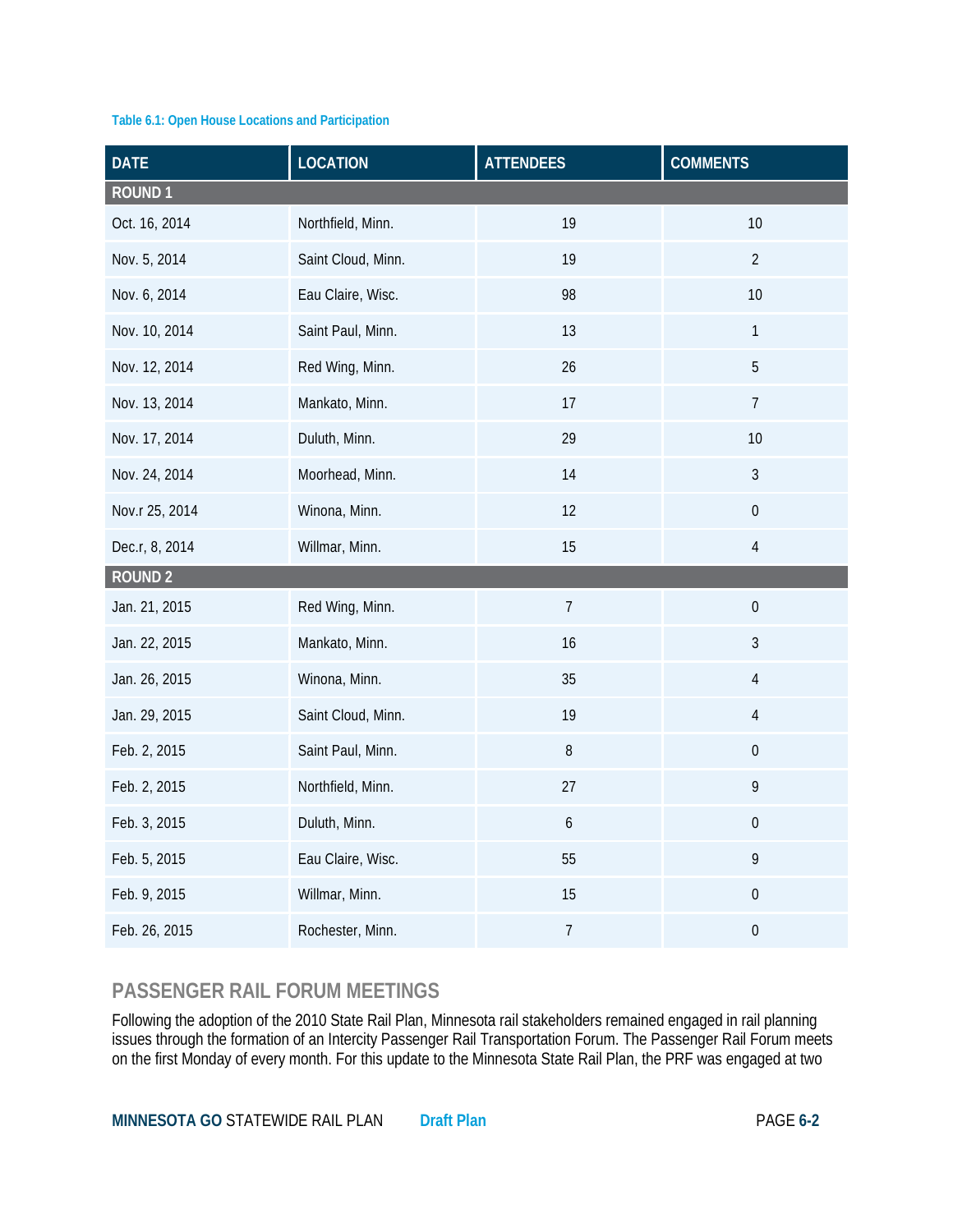points in plan development at standing meetings. The purpose of these workshops was to inform stakeholders of plan progress, gain stakeholder input on the draft plan, and gain input on rail system needs to be considered.

Workshops occurred at the Nov. 3, 2014, and Feb. 2, 2015, PRF meetings.

### **MINNESOTA STATEWIDE FREIGHT SUMMIT**

MnDOT and the Center for Transportation Studies at the University of Minnesota held a Statewide Freight Summit on Dec. 5, 2014. Speakers included:

- Commissioner Charles Zelle, MnDOT
- Caitlin Rayman, Federal Highway Administration
- Bill Goins, FedEx
- Jeffrey Rainey, Greater MSP
- Erika Witzke, Cambridge Systematics

Members of the project team for the 2015 Minnesota State Rail Plan were present to listen to participant feedback as it pertained to rail. Notes were compiled from the breakout conversations and used to guide this update to the 2010 State Rail Plan.

### **TARGETED MEETINGS**

Within the first 3 months of plan development, targeted meetings were held with high-level industry leaders throughout the state to discuss general industry needs and issues important to plan development. The purpose of these meetings was to engage industry experts on the technical content development for the 2015 plan. A full list of stakeholder engagement is provided later in this chapter.

# **METROQUEST ONLINE SURVEY**

The State Rail Plan was updated at the same time Minnesota was writing a Statewide Freight Plan, which allowed for public and stakeholder outreach efforts for each plan to work together. An interactive, online survey called MetroQuest was developed to gain input on the Statewide Freight Plan. The survey included an exercise that allowed participants to identify issues on Minnesota's multimodal freight system. Feedback pertaining to rail was captured for use in this plan update.

#### **WEBSITE AND ONLINE ENGAGEMENT**

For the course of this update, MnDOT hosted a website for the State Rail Plan. Members of the public could access information on public outreach, online resources and contact information for the plan on the website. This included a place to submit comments online. The website was available at www.dot.state.mn.us/planning/railplan.

# **Coordination with Neighboring States and Canada**

Minnesota is at the center of the continent, bordered by North Dakota, South Dakota, Iowa, Wisconsin, and Canada. Rail connections are made to all of these neighboring states and Canada. Throughout plan development, the point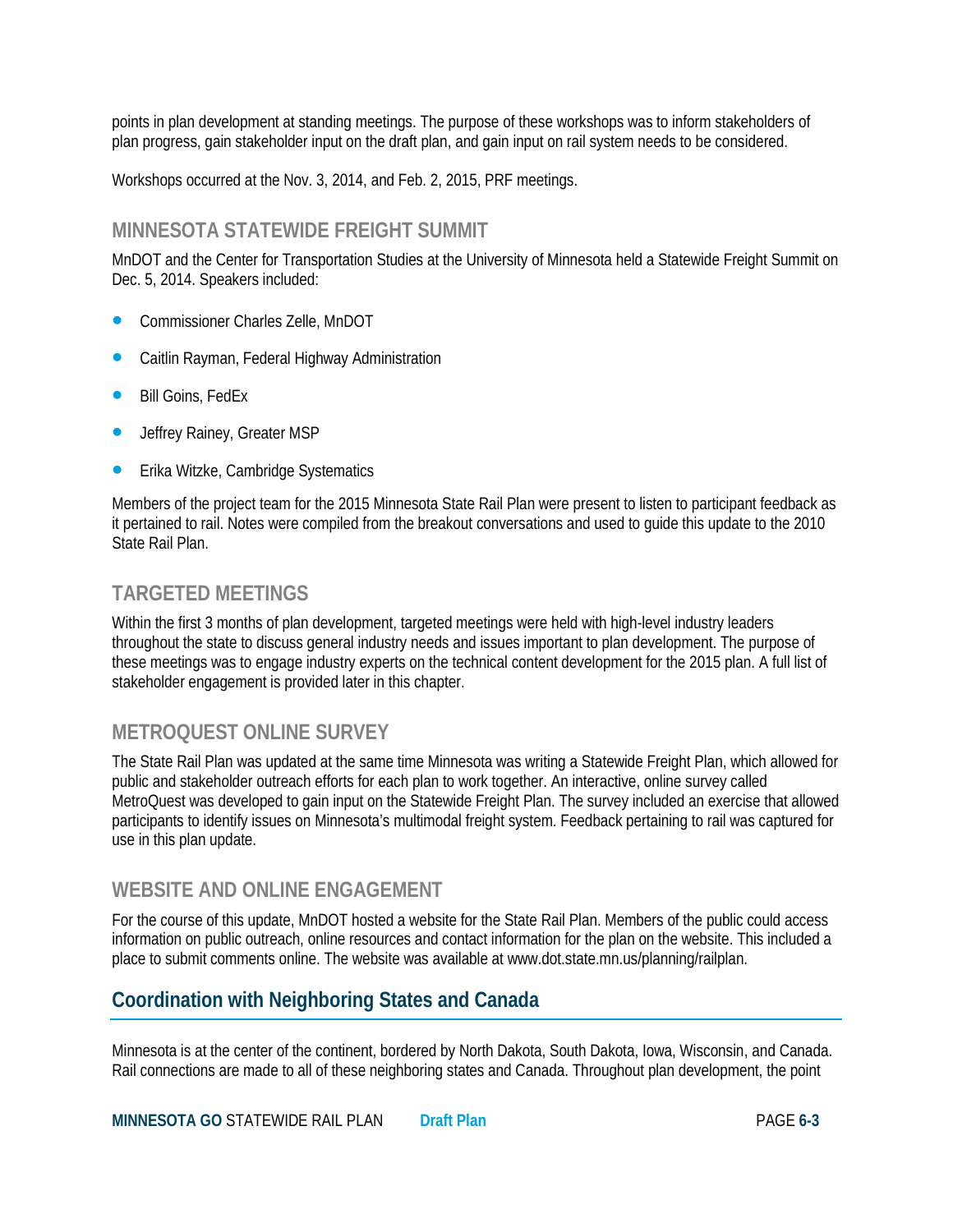was emphasized that private railroads do not look at the system from a lens of state boundaries. The State Rail Plan should not limit regional connections. Coordination efforts with neighboring states and Canada were made to ensure the 2015 Minnesota State Rail Plan represents Minnesota's regional position.

Several of Minnesota's proposed passenger rail corridors terminate in or move through areas outside of Minnesota. Coordination with these states' respective Departments of Transportation will be critical to developing passenger service. This coordination began on projects such as the Northern Lights Express and the study of a second daily Empire Builder train between Minnesota and Chicago. The Tier I Draft Environmental Impact Study between the Twin Cities and Milwaukee, Wisc., moves forward in a coordinated effort between MnDOT and the Federal Railroad Administration. These coordination efforts are captured in the passenger rail planning components of the 2015 Minnesota State Rail Plan.

Coordination with other states occurred through open house outreach. In the first round of open houses, MnDOT facilitated a meeting in Eau Claire, Wisc. There were 98 people in attendance. Most were there to express strong interest in a passenger rail connection between Eau Claire and the Twin Cities. At the Moorhead open house, representatives from the North Dakota Department of Transportation were in attendance to learn about the 2015 Minnesota State Rail Plan. North Dakota will be writing its State Rail Plan in 2015. Officials discussed items of coordination moving into the future.

Minnesota is concurrently completing a statewide freight plan update, which involves interviews with agency freight experts at each of the neighboring states and provinces including Iowa, North Dakota, South Dakota, Wisconsin, Manitoba, and Ontario. This exercise focuses on learning key trends and issues, current/near-term needs, infrastructure bottlenecks, operational bottlenecks, performance measures, and freight planning efforts as they pertain to Minnesota.

### **Stakeholder Engagement**

The consultant team and MnDOT worked closely with rail carriers, local governments and various other agencies in the composition of the 2015 Minnesota State Rail Plan. State Rail Plan team members attended the Minnesota Rail Summit and the Minnesota Freight Advisory Committee in 2014 to listen to rail stakeholders and receive comments on what the Minnesota rail infrastructure system needs in the future. Various city and metropolitan planning organization officials attended the open house meetings around the state, and their suggestions were expressed through the public process. Stakeholder comments were taken into consideration while making short- and long-term recommendations for the 2015 Minnesota State Rail Plan.

A list of public and private stakeholders engaged throughout the 2015 Minnesota State Rail Plan development is listed in **Table 6.2**.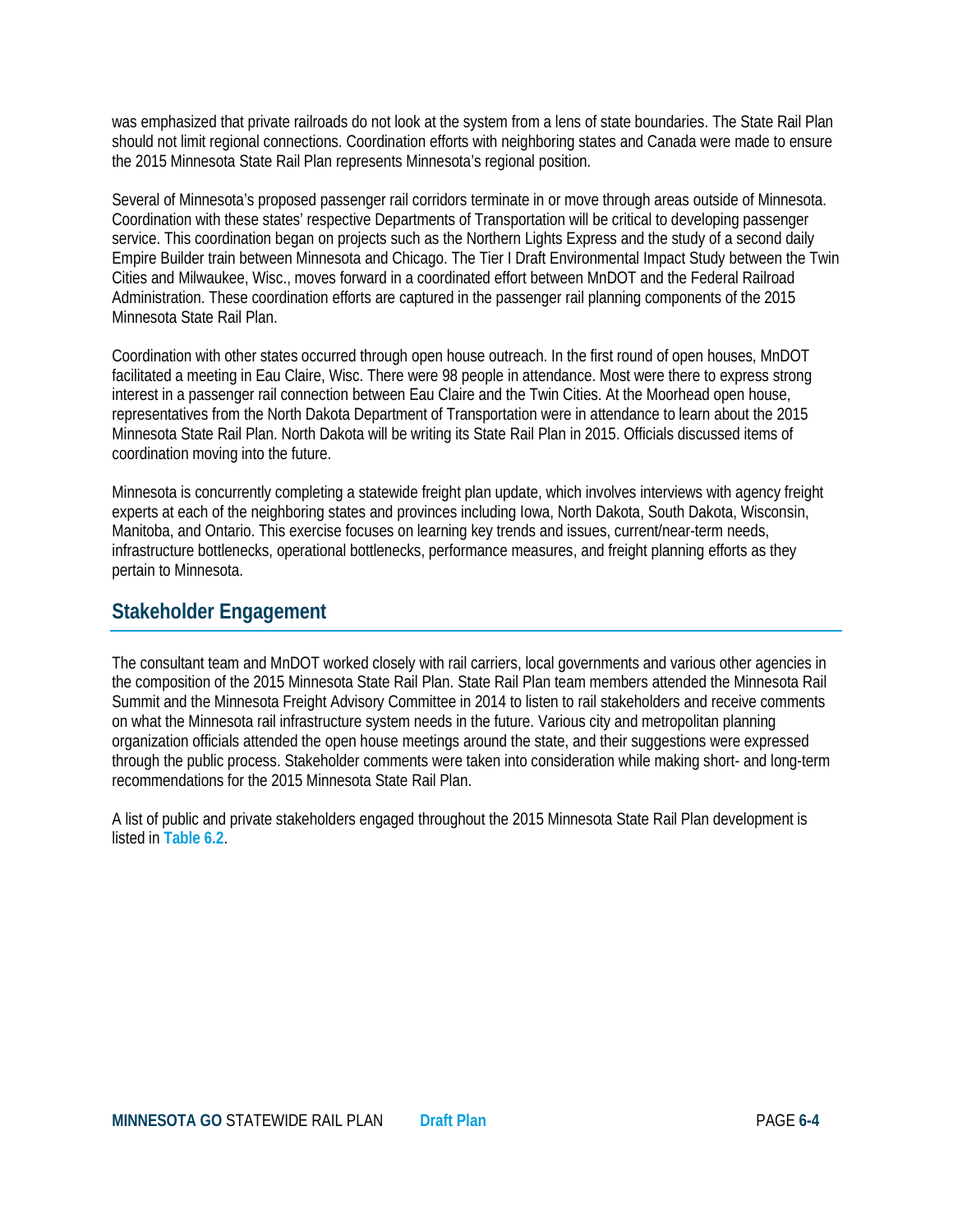#### **Table 6.2: Stakeholder Group Engagement**

| <b>STAKEHOLDER GROUP</b>                | <b>DATE</b>   | <b>ATTENDEES</b>                                                                                 |
|-----------------------------------------|---------------|--------------------------------------------------------------------------------------------------|
| <b>Twin Cities &amp; Western</b>        | 12/3/2014     | Mark Wegner<br>$\bullet$<br>Dave Long<br>$\bullet$                                               |
| <b>Midwest Shippers Association</b>     | 12/3/2014     | <b>Bruce Abbey</b><br>$\bullet$                                                                  |
| Minnesota Grain & Feed Association      | 12/3/2014     | Bob Zelenka<br>$\bullet$                                                                         |
| Minnesota Regional Railroad Association | 12/4/2014     | John Apitz<br>$\bullet$                                                                          |
| Minnesota Commercial Railroad           | 12/4/2014     | Wayne Hall<br>Joe Kellner                                                                        |
| Canadian Pacific Railway                | 12/12/2014    | Herb Jones<br>$\bullet$<br><b>Judy Mitchell</b><br>$\bullet$                                     |
| Union Pacific Railroad                  | 12/16/2014    | Wes Lujan<br>$\bullet$<br>David Rector<br>Jeff Chapman<br>$\bullet$<br>Mark Bristol<br>$\bullet$ |
| <b>BNSF Railway</b>                     | 2/27/15       | <b>Brian Sweeney</b><br>$\bullet$<br>Colleen Weatherford                                         |
| Progressive Rail                        | *not complete | Layne Leitner                                                                                    |

### **Public and Stakeholder Feedback**

This section documents public and stakeholder feedback collected through the methods discussed at the beginning of this section. Issues raised and recommendations made throughout plan development were taken into consideration by the project team. The trends discussed in **Chapter 1** and **Chapter 2** of this plan were developed from public comments. Specific comments were addressed, where appropriate, throughout the plan.

### **PUBLIC FEEDBACK**

#### **Open House Round 1**

Public open houses for the 2015 Minnesota State Rail Plan were held throughout the state in October, November and December 2014. The open houses aimed to educate attendees on the 2015 Minnesota State Rail Plan, receive public feedback on rail topics for both freight and passenger service, and provide opportunities for participants to influence plan development. Materials at the open houses included display boards, presentations specific to the location, Statewide Freight Plan stations, comment forms, and various project handouts. Meetings generally ran from 5 to 7 p.m. A complete summary of each open house by location is provided as **Appendix D** and an inventory of written comments is provided as **Appendix E**.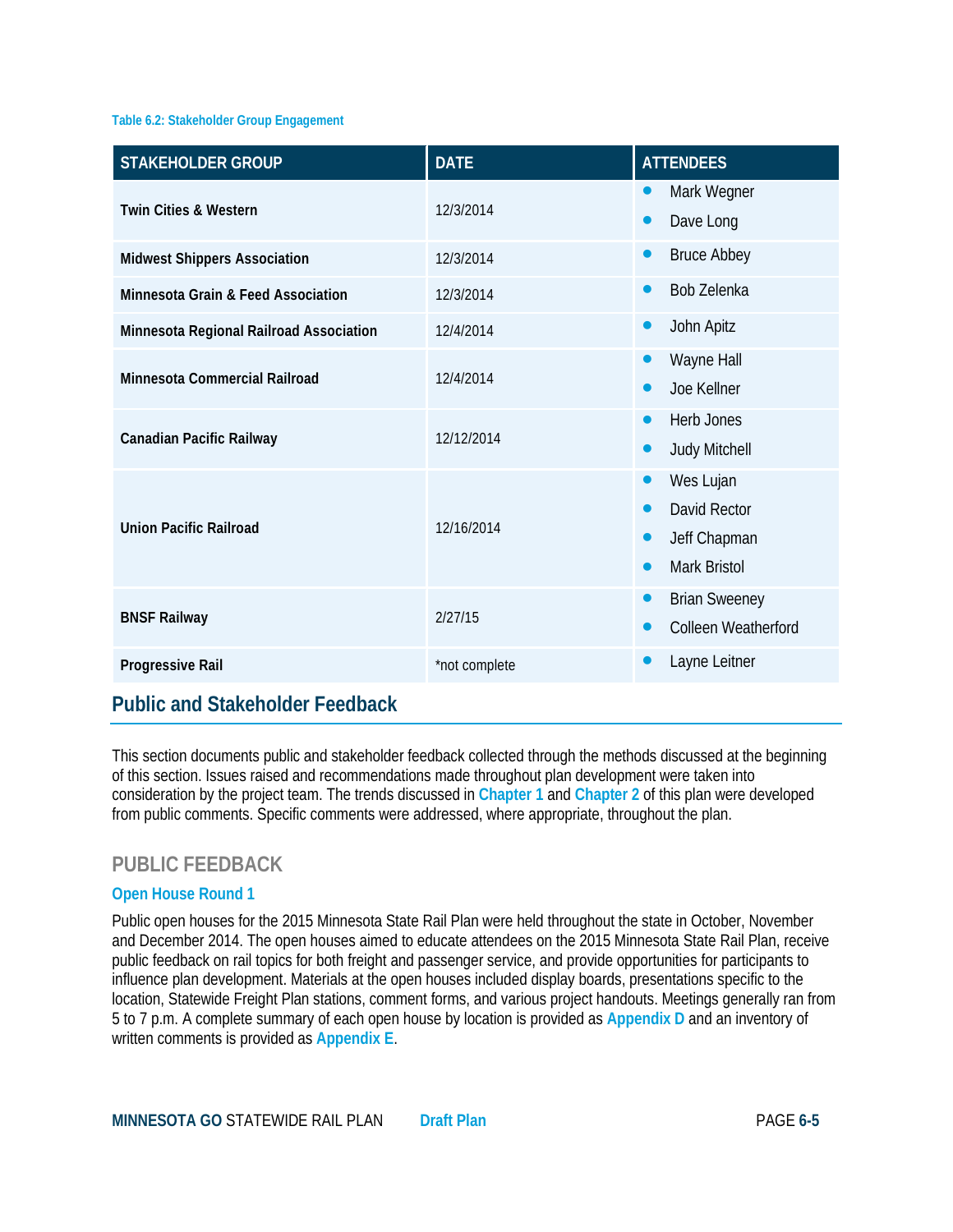- **Rail Improvements**: A recurring theme at most open houses was the desire to increase safety standards both for rail siding infrastructure and freight rail cars themselves. Many respondents at various open houses were concerned with rail safety and congestion related to the recent Bakken oil boom. Attendees expressed desires to make freight companies disclose commodity information in rail cars to the communities they pass through, to construct double track segments in congested rail corridors, and to update safety standards for oil tankers. Several respondents also frequently identified passenger rail as a need throughout the state, but the open houses in towns with Empire Builder service expressed frustration with recent Amtrak delays. Other recommended improvements included expanding system capacity and upgrading rail for increased speed.
- **Passenger Rail**: Many respondents at each open house expressed support for passenger rail development in Minnesota and the Upper Midwest. Although questions and comments about passenger rail were usually specific to the city in which the open house was hosted, many citizens were also interested in statewide passenger rail development. Most project-specific comments were about the proposed Zip Rail and Northern Lights Express lines. Large, widespread support was expressed for studying passenger rail to Eau Claire, Wis., while generally good support was expressed for studying passenger rail to Northfield and expanding Northstar Commuter Rail to St. Cloud. Some respondents were opposed to any passenger rail development, citing capital cost and land impacts as major deterrents. Respondents almost unanimously expressed frustration regarding Amtrak delays and expressed a desire to add a second daily Empire Builder train for both eastbound and westbound movements.
- **General**: Several respondents gave detailed suggestions to the 2015 Minnesota State Rail Plan specifically. Other comments received included requests to develop a rail system that supports renewable energy sources, mitigate noise and heavier train weight impacts, ship more diverse commodities, and pair passenger rail with economic, and land development opportunities.

#### **Open House Round 2**

A second round of public open houses for the 2015 Minnesota State Rail Plan were held throughout the state in January and February 2015. The open houses were intended to educate attendees on the 2015 Minnesota State Rail Plan and receive public feedback on rail topics for freight and passenger service. The second round also allowed respondents to comment on the draft plan. Materials at the open houses included display boards, a presentation, a Freight Plan station, and comment forms. Most meetings ran in the evening from 5 to 7 p.m., with some running in the afternoon and during the lunchtime hours. A complete summary of each open house by location is provided as **Appendix D**. An inventory of written comments is provided as **Appendix E**.

- **Rail Improvements**: Similar to the open houses held in fall 2014, rail safety was a primary concern from respondents. Safety concerns related to the recent Bakken oil boom and subsequent freight rail shipment was still noted by attendees; however, concerns dealing with stopped freight trains blocking roads near at-grade crossings was a larger topic in this round. Several respondents cited instances where stopped trains near atgrade crossings placed safety hazards on their communities, and asked to prioritize the implementation of highway-rail grade separations at key bottlenecks throughout the state.
- **Passenger Rail**: Continuing from the original round of open houses, many respondents expressed support for passenger rail development in Minnesota. A large grassroots contingency from Northfield and southern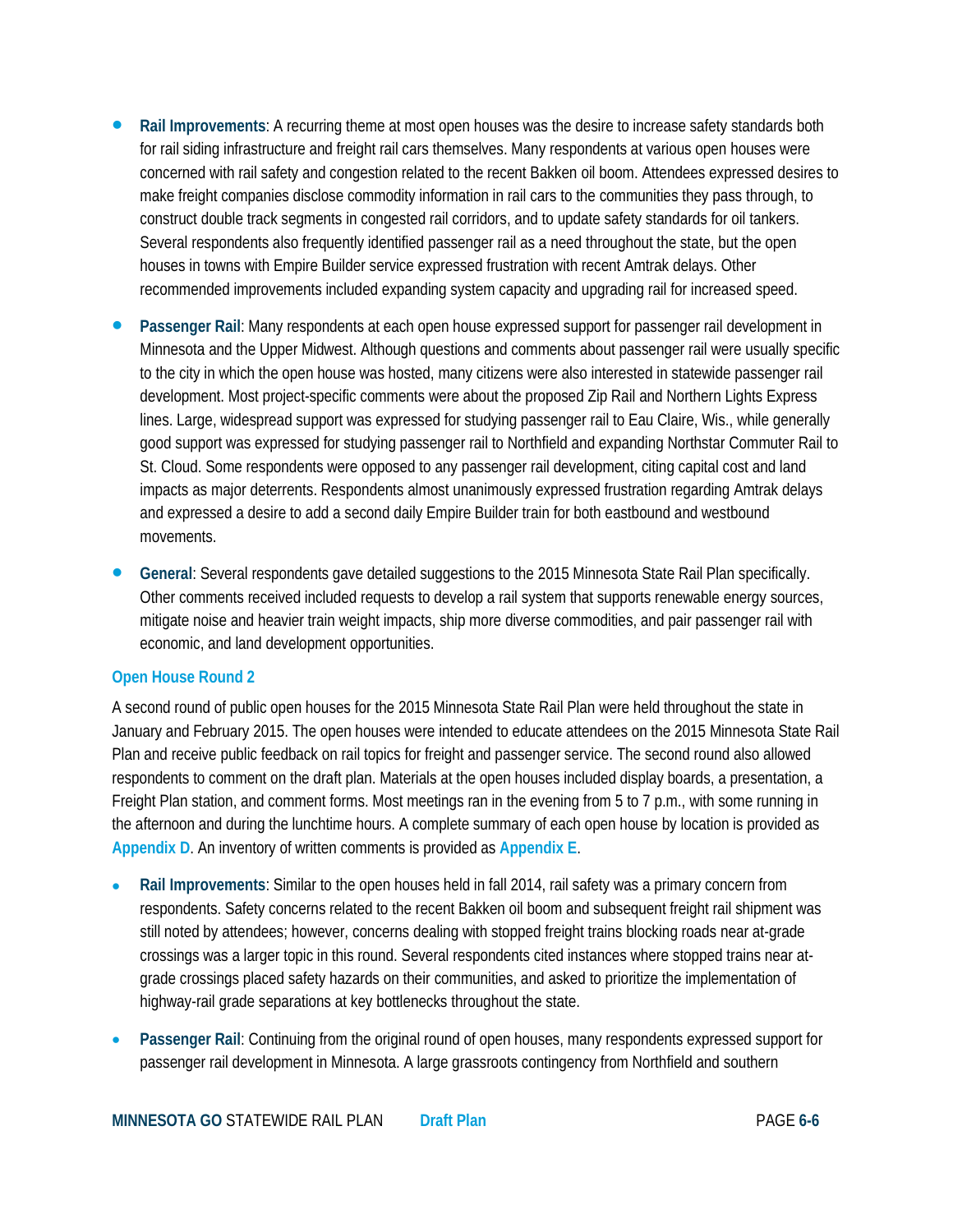Minnesota demonstrated major support for a Twin Cities to Northfield passenger rail line. Large support for passenger rail development continued to be expressed in Eau Claire, and a large majority continued to support Northstar Commuter Rail expansion to St. Cloud. Several respondents were opposed to overall passenger rail development around the state, citing high implementation costs.

• **General**: Respondents continued to express widespread support for freight rail safety improvements, specifically along lines carrying silica sand and Bakken oil shipments. While many were concerned about rail safety and congestion, several respondents noted that they were pleased to see the rail industry growing, and recognized the positive economic impact that railroads have on the state of Minnesota.

#### **Public Hearing**

A public hearing for the Minnesota State Rail Plan was held on Feb. 10, 2015 from 3 to 4:30 p.m. in the MnDOT Conference Room G13-14 in St. Paul, Minnesota. The hearing was advertised through MnDOT communications, including a press release, on the project website and at project open houses. Attendees were invited to provide testimony on the draft State Rail Plan. Two individuals provided comment. Testimony included general concern regarding the planned Zip Rail project and requests for specific changes and additions to the plan. A full transcript of the public hearing is provided in **Appendix D**.

#### **Online Comments**

Online comments were received throughout plan development. Respondents submitted comments on the State Rail Plan website and submitted feedback via email directly to the project manager. Key themes included freight rail congestion, rail impacts, Amtrak delays, and passenger rail. Other comments received were about Northstar commuter rail expansion, open house suggestions, and the update of 2015 data. A full inventory of comments received online throughout plan development is provided in **Appendix E**. Key themes are summarized here.

- **Rail Congestion**: Many respondents expressed economic and safety concerns regarding recent freight rail traffic increases. Feedback was provided on how to expand system capacity.
- **Rail Impacts**: Multiple comments were received about traffic impacts associated with blocked crossings by freight cars in greater Minnesota. Other comments were received on vibration impacts experienced by property owners along existing freight rail corridors. Some respondents indicated concerns with noise impacts along routes.
- **Amtrak Delays**: Several online commenters identified recent Amtrak schedule delays as preventing them from taking the service even though they used and enjoyed the service before.
- **Passenger Rail**: The majority of comments regarding passenger rail were in favor of developing the system. Some respondents were opposed to passenger rail development. Many online submissions were received in favor of connections from the Twin Cities to Eau Claire and Northfield.

# **LETTERS AND RESOLUTIONS**

Throughout plan development, MnDOT received letters and resolutions from various stakeholder groups regarding plan development. Various cities, authorities and groups within the Twin Cities/South Central Minnesota passenger rail corridor expressed support for elevating this route to Phase I development status. These letters and resolutions are provided in **Appendix F** and summarized in **Table 6.3**.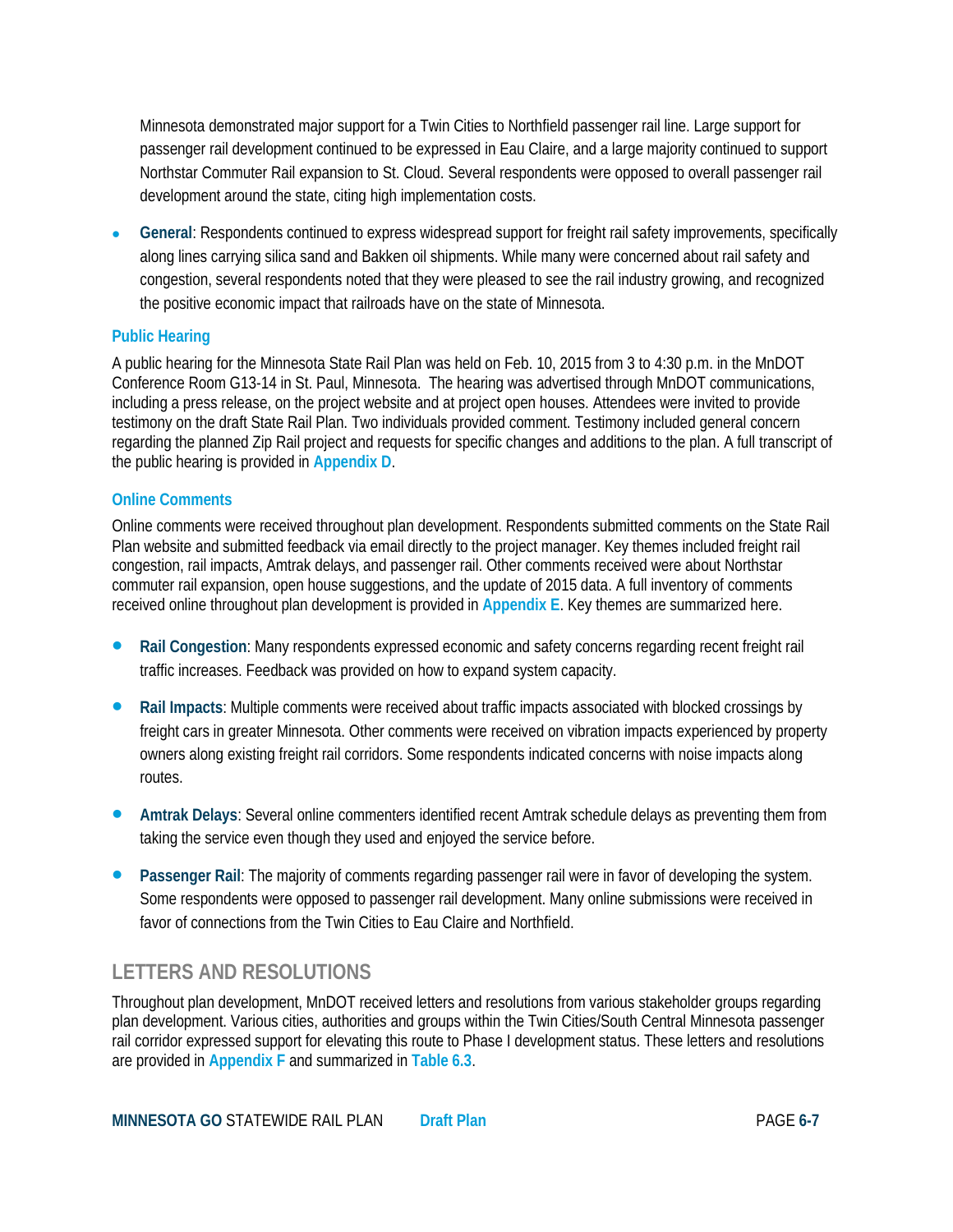#### **Table 6.3: Letters and Resolutions**

| LETTER/RESOLUTION                                                  | <b>MAIN POINTS</b>                                                                                                        |
|--------------------------------------------------------------------|---------------------------------------------------------------------------------------------------------------------------|
| <b>Albert Lea Economic</b><br><b>Development Agency</b>            | Elevate Twin Cities - South Central Minnesota corridor to Phase I<br>$\bullet$<br>development status                      |
| Albert Lea-Freeborn County<br><b>Chamber of Commerce</b>           | Elevate Twin Cities - South Central Minnesota corridor to Phase I<br>$\bullet$<br>development status                      |
|                                                                    | Broaden focus to five-state region approach for passenger rail corridors<br>$\bullet$                                     |
|                                                                    | Focus on passenger rail corridors that are greater than 100 miles<br>$\bullet$                                            |
|                                                                    | Refine ridership modeling<br>$\bullet$                                                                                    |
| <b>All Aboard Minnesota</b>                                        | Invest in public-private partnerships with railroads on capital projects<br>●                                             |
|                                                                    | Secure a double track mainline between Minneapolis and St. Paul for<br>$\bullet$<br>passenger rail use                    |
|                                                                    | Consider long distance through trains<br>$\bullet$                                                                        |
| <b>Bike Northfield</b>                                             | Elevate Twin Cities - Northfield corridor to Phase I development status<br>$\bullet$                                      |
| <b>Carleton College</b>                                            | Elevate Twin Cities - South Central Minnesota corridor to Phase I<br>$\bullet$<br>development status                      |
| City of Albert Lea                                                 | Elevate Twin Cities - South Central Minnesota corridor to Phase I<br>$\bullet$<br>development status                      |
| City of Dundas                                                     | Elevate Twin Cities - Northfield corridor to Phase I development status<br>$\bullet$                                      |
| City of Faribault                                                  | Elevate Twin Cities - South Central Minnesota corridor to Phase I<br>$\bullet$<br>development status                      |
| <b>City of Farmington</b>                                          | Elevate Twin Cities - South Central Minnesota (through Northfield) corridor to<br>$\bullet$<br>Phase I development status |
| City of Lonsdale                                                   | Elevate Twin Cities - Northfield corridor to Phase I development status<br>$\bullet$                                      |
| City of Mankato                                                    | Maintain Tier I status of Mankato - Metro Twin Cities line<br>$\bullet$                                                   |
| <b>City of Northfield</b>                                          | Elevate Twin Cities - Northfield corridor to Phase I development status                                                   |
| <b>City of Northfield Economic</b><br><b>Development Authority</b> | Elevate Twin Cities - Northfield corridor to Phase I development status<br>$\bullet$                                      |
| City of Owatonna                                                   | Elevate Twin Cities - Northfield corridor to Phase I development status<br>$\bullet$                                      |
| <b>City of Rosemount</b>                                           | Elevate Twin Cities - South Central Minnesota corridor to Phase I<br>$\bullet$<br>development status                      |
| City of Saint Paul                                                 | Elevate Twin Cities - South Central Minnesota corridor to Phase I<br>$\bullet$<br>development status                      |
|                                                                    | Support connection at Union Depot in downtown Saint Paul                                                                  |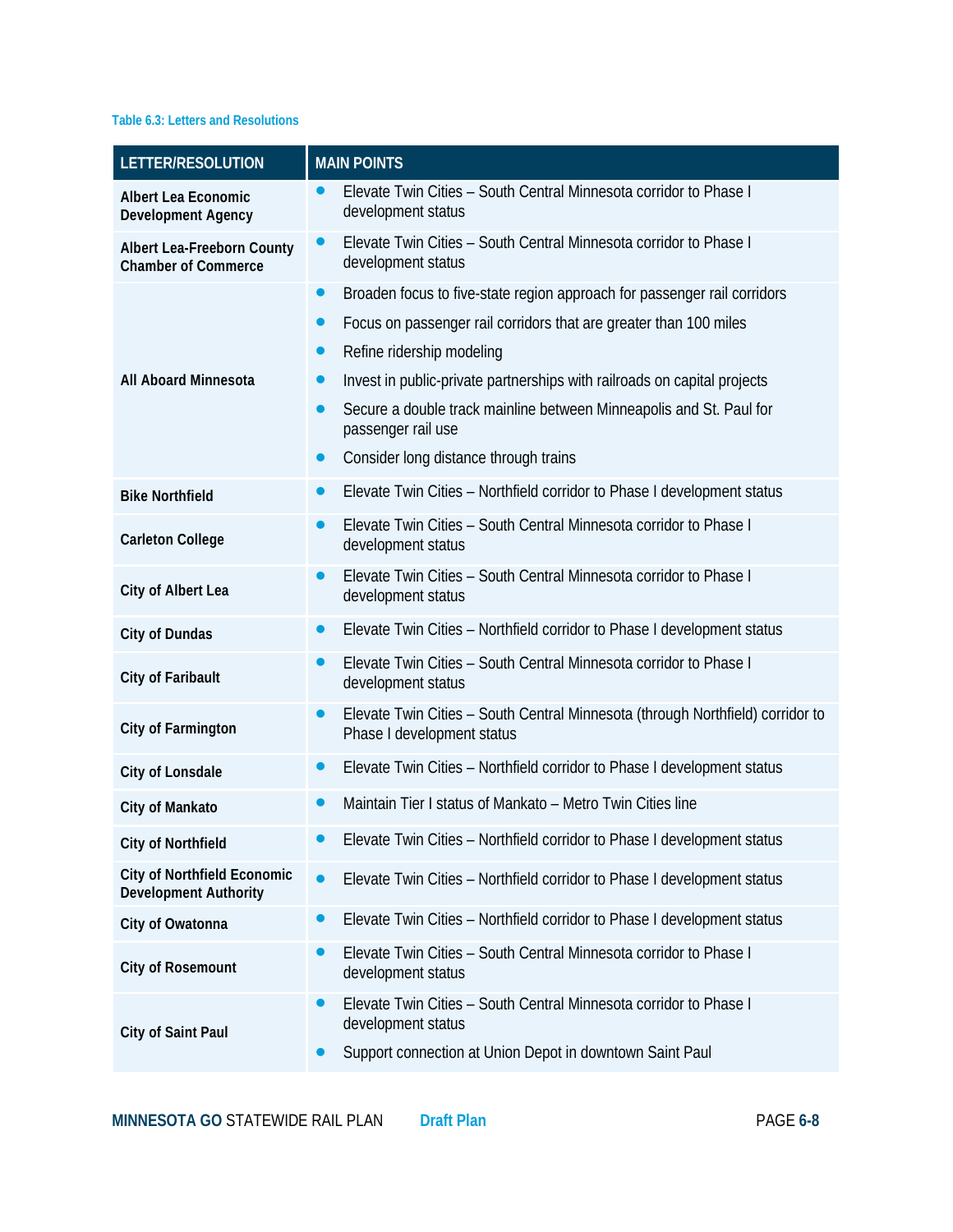| LETTER/RESOLUTION                                                                                                                                               | <b>MAIN POINTS</b>                                                                                                                                                                                                            |  |
|-----------------------------------------------------------------------------------------------------------------------------------------------------------------|-------------------------------------------------------------------------------------------------------------------------------------------------------------------------------------------------------------------------------|--|
| City of Savage                                                                                                                                                  | Elevate Twin Cities - South Central Minnesota (through Northfield) corridor to<br>$\bullet$<br>Phase I development status                                                                                                     |  |
| City of Savage Mayor                                                                                                                                            | Elevate Twin Cities - Northfield corridor to Phase I development status<br>0                                                                                                                                                  |  |
| <b>City of Shakopee</b>                                                                                                                                         | Elevate Twin Cities - South Central Minnesota corridor to Phase I<br>O<br>development status                                                                                                                                  |  |
| Dakota County Regional<br><b>Railroad Authority</b>                                                                                                             | Consider comments on safety, capacity, passenger service, and other<br>$\bullet$                                                                                                                                              |  |
| Faribault Area Chamber of<br>Commerce                                                                                                                           | Elevate Twin Cities - South Central Minnesota corridor to Phase I<br>development status                                                                                                                                       |  |
| <b>Farmers Union Industries</b>                                                                                                                                 | Encourage the state to continue funding and finish the work of the publicly<br>$\bullet$<br>owned railroad in Redwood County                                                                                                  |  |
| <b>Freeborn County</b>                                                                                                                                          | Elevate Twin Cities - South Central Minnesota (through Northfield and Albert<br>$\bullet$<br>Lea) corridor to Phase I development status                                                                                      |  |
| <b>Friends of the Mill Towns</b><br><b>State Trail</b>                                                                                                          | Elevate Twin Cities - South Central Minnesota corridor to Phase I<br>●<br>development status                                                                                                                                  |  |
| Minnesota Farm Bureau                                                                                                                                           | Make system improvements to accommodate existing and future demand<br>$\bullet$<br>Resolve bottlenecks<br>$\bullet$<br>Improve safety<br>Prioritize freight movements on rail<br>Discontinue high speed rail in the plan<br>O |  |
| Minnesota State Legislators<br>David Bly, Frank Hornstein,<br>Alice Hausman, Rick<br>Hanson, Rina Liebling, Dan<br>Sparks, Clark Johnson, and<br>John Considine | Elevate Twin Cities - South Central Minnesota corridor to Phase I<br>development status                                                                                                                                       |  |
| Northfield Convention and<br><b>Visitors Bureau</b>                                                                                                             | Elevate Twin Cities - South Central Minnesota corridor to Phase I<br>development status                                                                                                                                       |  |
| Northfield Hospital and<br><b>Clinics</b>                                                                                                                       | Elevate Twin Cities - South Central Minnesota corridor to Phase I<br>●<br>development status                                                                                                                                  |  |
| <b>Northfield Public Schools</b>                                                                                                                                | Elevate Twin Cities - South Central Minnesota corridor to Phase I<br>development status                                                                                                                                       |  |
| <b>Ramsey County Regional</b>                                                                                                                                   | Supports additional analysis of intercity passenger rail between Twin Cities<br>$\bullet$<br>(Union Depot) and South Central Minnesota                                                                                        |  |
| <b>Railroad Authority</b>                                                                                                                                       | Elevate Twin Cities - South Central Minnesota corridor to Phase I<br>$\bullet$<br>development status                                                                                                                          |  |
| <b>Ramsey County Regional</b>                                                                                                                                   | Supports additional analysis of intercity passenger rail between Twin Cities<br>●                                                                                                                                             |  |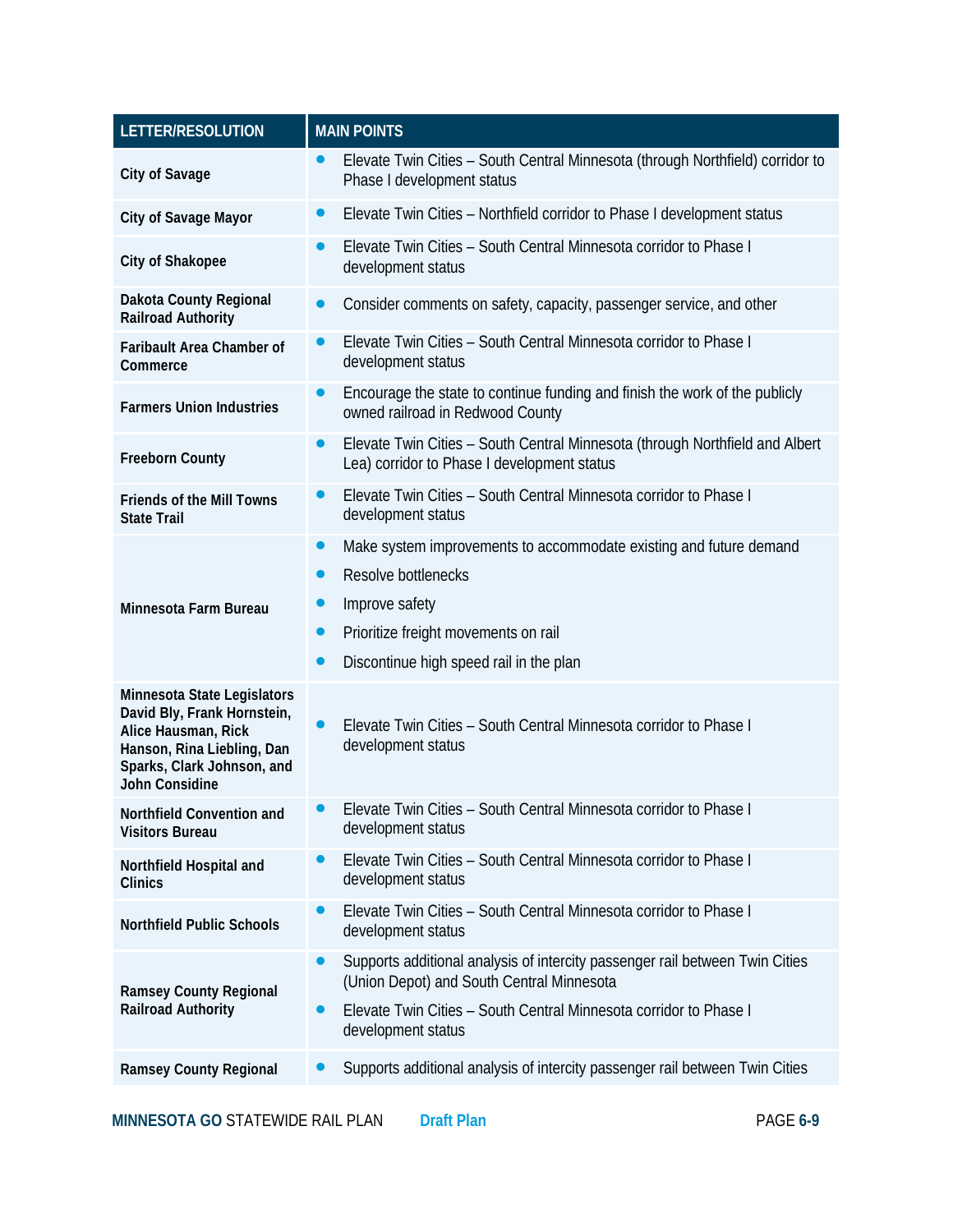| LETTER/RESOLUTION                                                                 | <b>MAIN POINTS</b>                                                                                                                                                                               |
|-----------------------------------------------------------------------------------|--------------------------------------------------------------------------------------------------------------------------------------------------------------------------------------------------|
| Railroad Authority, Chair                                                         | (Union Depot) and South Central Minnesota                                                                                                                                                        |
|                                                                                   | Elevate Twin Cities - South Central Minnesota corridor to Phase I<br>$\bullet$<br>development status                                                                                             |
| <b>Renville County</b>                                                            | Consider including the Minnesota Valley Regional Rail Authority to complete<br>the rail and bridge rehabilitation remaining on 60 miles of track that stretches<br>from Winthrop to Hanley Falls |
| <b>Rice County Board of</b><br>Commissioners                                      | Elevate Twin Cities - Northfield corridor to Phase I development status<br>$\bullet$                                                                                                             |
| <b>Saint Cloud Area Planning</b>                                                  | Prioritize passenger rail investments based on project demand and cost-<br>$\bullet$<br>benefit analysis                                                                                         |
| Organization                                                                      | Show St. Cloud - Twin Cities as highest priority corridor for Greater Minnesota<br>$\bullet$<br>investment                                                                                       |
| <b>Scott County Association</b><br>for Leadership and<br>Efficiency               | Elevate Twin Cities - South Central Minnesota corridor to Phase I<br>development status                                                                                                          |
| Shakopee Mdewakanton<br><b>Sioux Community and Tribal</b><br>Chairman Charlie Vig | Elevate Twin Cities - South Central Minnesota corridor to Phase I<br>$\bullet$<br>development status                                                                                             |
| St. Croix Valley Rail Group                                                       | Call the Eau Claire passenger line stop "Hudson-River Falls"<br>$\bullet$                                                                                                                        |
|                                                                                   | Modify the passenger rail map<br>$\bullet$                                                                                                                                                       |
|                                                                                   | Consider the Fox River Valley in future planning<br>$\bullet$                                                                                                                                    |
|                                                                                   | Conduct Hudson and River Falls public meetings<br>$\bullet$                                                                                                                                      |
| St. Olaf College                                                                  | Elevate Twin Cities - South Central Minnesota corridor to Phase I<br>development status                                                                                                          |
| Steele County Board of<br>Commissioners                                           | Elevate Twin Cities - South Central Minnesota corridor to Phase I<br>$\bullet$<br>development status                                                                                             |
| U.S. Highway 169 Corridor<br>Coalition                                            | Maintain Tier I status of Mankato - Metro Twin Cities line<br>$\bullet$                                                                                                                          |

# **STAKEHOLDER FEEDBACK**

As a component of the outreach plan, a number of individual stakeholders were interviewed to provide input on key trends that have arisen since the last rail plan and to highlight concerns moving forward. This process revealed a number of common themes. In the last five years, the industry experienced substantial change, along with unforeseen growth and their associated challenges. In Minnesota, recent trends principally revolve around increased traffic, economic growth and safety. Rail volumes expanded across most of Minnesota's traditional commodity groups, while energy sector volume,particularly crude-by-rail shipments,saw massive increases. In addition to a growth in volume, rail traffic mix adapted to meet industry demands. This is particularly true in agriculture, where the types of crops produced and methods of shipping used have shifted since 2010.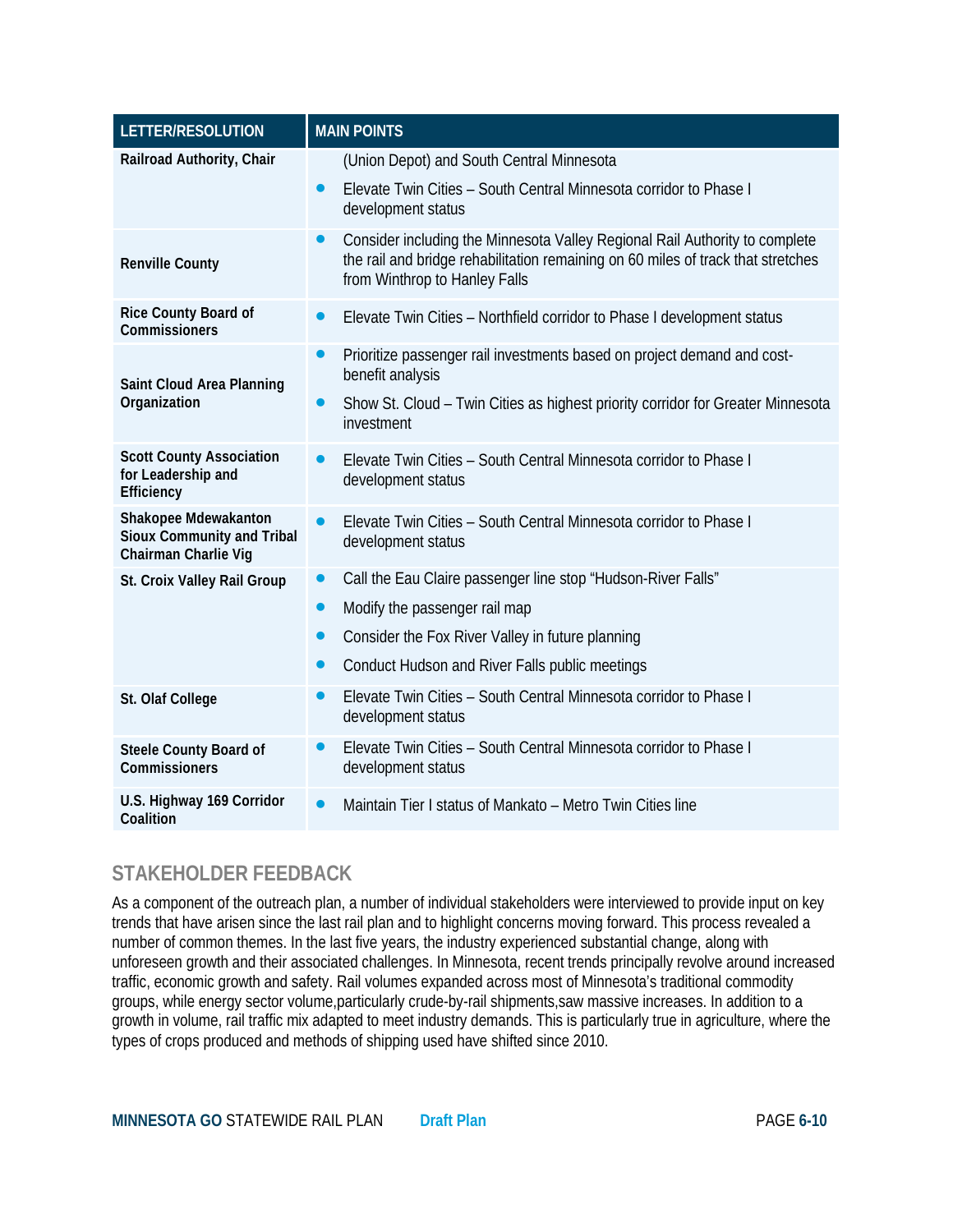To accompany growth and expansion trends, industries associated with energy and freight transportation sector increased substantially in the state, with most Class I railroads continuing to hire at unprecedented levels. Increased traffic and demand also have pushed safety to the forefront of public discussion. Higher volumes of rail traffic led to increased exposure at highway-rail crossings in many Minnesota communities, while emergency response capabilities became more of a concern due to increased shipments of hazardous materials on railways. Response to safety concerns engaged public stakeholders, as many states, including Minnesota, are actively evaluating crossing safety, training hazmat response teams and exploring new means of promoting safety within their communities. From a private perspective, Class I operators in Minnesota are investing at historic levels, and while most investment is aimed at capacity expansion, safer operations are a key focus. Within the next several years, positive train control will be deployed across major portions of the state, which will increase safety for railroad employees and citizens alike. Additional trends expected over the next several years include:

- **Positive Train Control:** Essentially, the Class I Railroads are well on the way to implementing PTC; however, implementation remains an issue for short lines. Affected carriers may include Twin Cities and Western Railroad, Minnesota Commercial, Red River Valley, and Progressive Rail. Installation of PTC on a pre-third generation locomotive is expected to cost more than \$100,000, which is beyond the financial ability of many short lines.
- **Impacts of the Minnesota Rail Safety Bill:** The bill includes elements for safety training, rail yard lighting and expanded inspections, was passed by the legislature in 2014 and imposes significant burdens on industry. The rules, which were supposed to be released in October, have yet to be seen, even though compliance must be achieved by March 2015.
- **Railroad police authority in Minnesota:** Railroad police authority is problematic for Class I operators, who employ independent law enforcement staff charged with protecting railroad assets and promoting safety for employees as well as the general public in and around railroad property. Minnesota is one of two states in the U.S. where railroad police don't have full police authority. Furthermore, trespassing along a rail right of way is only a misdemeanor offense, which does not properly reflect the risks association with this infraction.
- **Rail and rail-related funding from the public sector:** The Minnesota Rail Service Improvement Program needs expansion. MRSI was founded in 1976, and has seen little modification since then, particularly in terms of the overall funding amounts. Their members use it regularly and current restrictions and funding levels impede its use. Compared to other states in the Midwest and other parts of the United States, MnDOT's rail funding mechanism tends to present limitations for railroads looking for grant and loan funding sources. In addition, many rail projects also qualify for Minnesota Port Development Assistance Program, which could also benefit from expansion in funding.
- **Capacity constraints:** There is interest among all parties for finding consensus and funding for Hoffman Junction improvements, of which the Westminster trench is of primary interest to UP, as it would separate their traffic from BNSF, and improve CP's access to its St. Paul Yard. There are physical and political constraints to developing rail-served industrial space in the metro area. General pressure to increase capacity by expanding yards, sidings/double tracks, and increasing centralized traffic control signal coverage among the Class I railroads in and around Minnesota.
- **Access to major freight centers and consumer markets:** For Minnesota agricultural producers, efficient access to the West Coast efficiently is paramount. The river is only a relief valve, and producers need good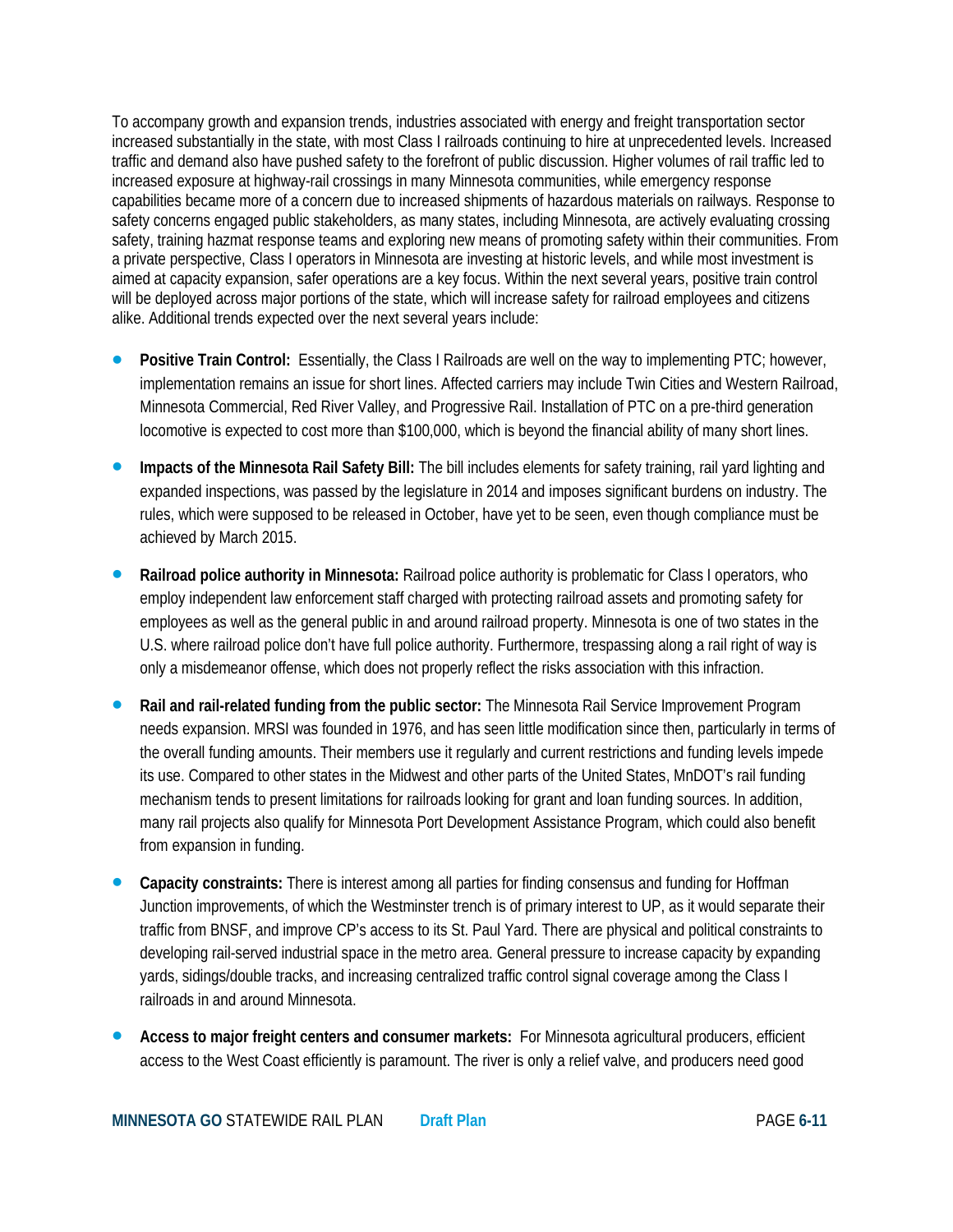transportation to the west. There is a growing feed market in California, western Canada and Texas, while the traditional southeastern feed market is shrinking. For Minnesota intermodal traffic, efficient access to Chicago and other Midwest intermodal facilities, such as Kansas City, is paramount.

- **Using rail to promote economic development in the state:** With recent and rapid increases in rail demand, there is a lot of opportunity for Minnesota to capitalize on rail services. One reference for MnDOT and other Minnesota public agencies, which was recently completed, is the Freight Rail and Economic Development Study. Collaborating with MnDOT and other agencies through PPPs to promote mutually beneficial capacity improvements.
- **Volatility in agricultural markets**: Multiple variables in agricultural markets can cause huge disparities in how and when products get shipped. Record harvests combined with ag market prices led to producers holding back much of their production from distribution channels. Minnesota will continue to be a major player in agricultural markets, but may not be prepared for peak demand/shipping of certain commodities.

# **METROQUEST REPONSES**

As a part of a concurrent planning effort for the Minnesota Statewide Freight Plan, MnDOT created an online, interactive survey called MetroQuest for stakeholders and members of the public to provide input on the existing freight system. The survey was available from Sept. 23, 2014, to Dec. 23, 2014. It was developed as a supplemental method for gaining information in conjunction with open houses and targeted meetings.

The survey included project information and opportunities to provide feedback on the various freight modes, current freight priorities and identify where freight needs are located throughout the state. A total of 600 people took the survey, of which 414 provided additional information about themselves. Approximately half of those responding to the survey are involved in freight movement, and approximately 60 percent of respondents work in the private sector.

Feedback received regarding Minnesota's rail network is summarized here. The following questions pertaining to the 2015 Minnesota State Rail Plan were asked:

- How important is rail to you or your organization?
- What needs are there for Minnesota's rail system?

#### **Rail Importance**

Survey respondents were given an overview of Minnesota's freight system and each of the modes used for freight shipment. They were then able to rank the importance of each mode to them or their organization on a scale of 1 to 5 (with 1 being not important/don't use, 3 being average importance/use with other modes, and 5 being very important/use exclusively) and provide any comments they had on each specific mode. Rail was ranked as the second-most important mode, after the highway system. The average ranking for each system is listed in **Table 6.4**.

#### **Table 6.4: Freight Survey Mode Importance Results**

| SYSTEM  | <b>AVERAGE RANKING</b> | TIMES RANKED' |
|---------|------------------------|---------------|
| Highway | 3.91                   | 544           |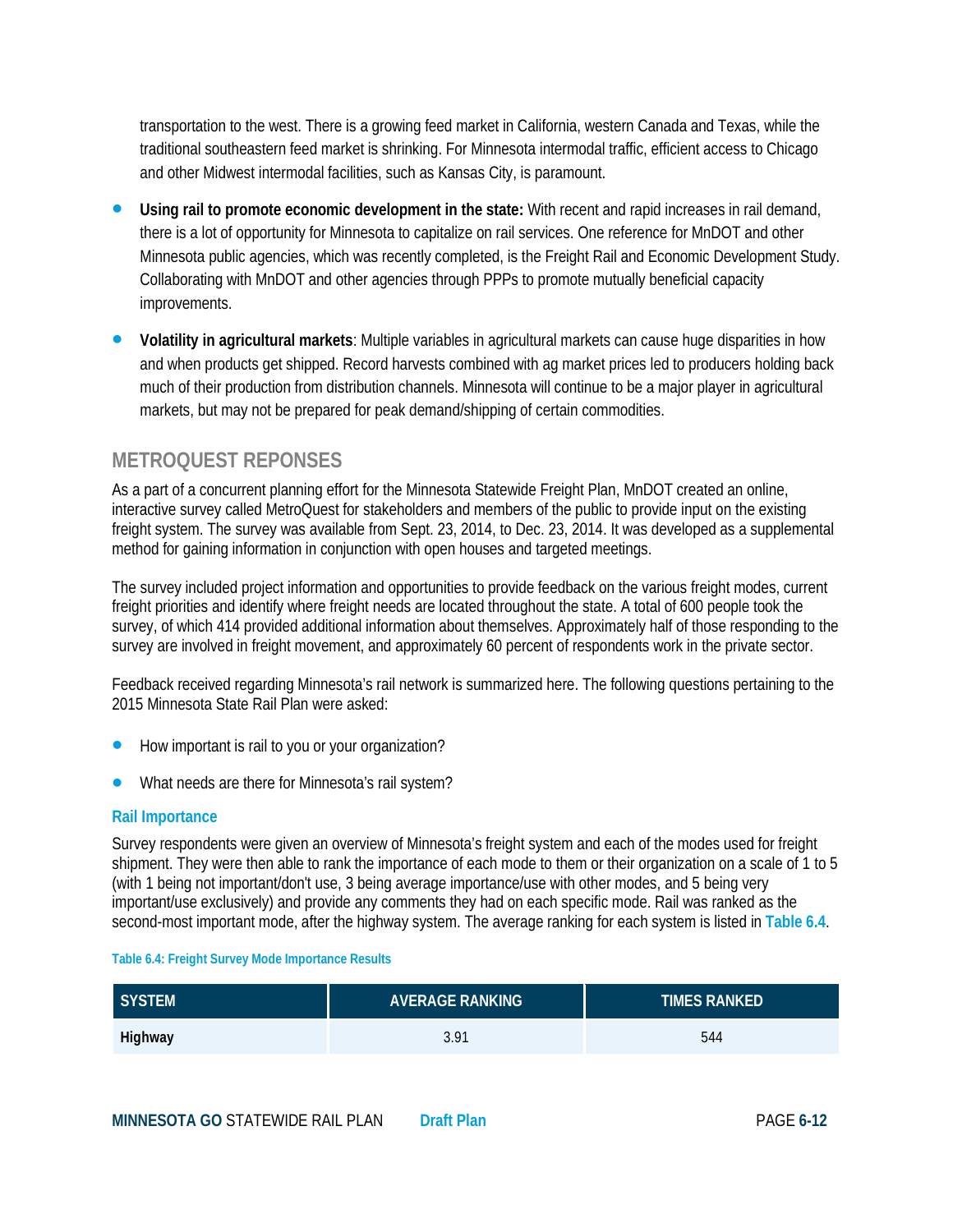| <b>SYSTEM</b> | <b>AVERAGE RANKING</b> | <b>TIMES RANKED</b> |
|---------------|------------------------|---------------------|
| Railroad      | 2.94                   | 517                 |
| Waterway      | 2.38                   | 508                 |
| Aviation      | 2.80                   | 501                 |
| Pipeline      | 2.70                   | 203                 |

In addition to providing a simple ranking, respondents could choose to provide comments for each mode. Comments received pertaining to rail are below:

- Not a shipper but an engineering design firm. Important for clients and communities.
- As a retired private citizen I do not think that this survey is intended for me.
- How current is this data—have oil and sand trains in past 1-2 years gotten into top 3?
- No student transportation
- Rail is a growing piece of transportation for people to jobs, events, etc. However, as we have seen growth in 2014 for freight shipment of goods, how can we balance the impacts on both freight and people movement?
- I am not an "organization." So I am not answering some of the questions. How to answer (for a person) is ambiguous, e.g., the importance of trains. Important to me for freight? Or for travel? You can't tell from the 1-5 system. The trains are important to me, but they should NEVER carry products like fossil fuels or chlorine, etc., that can harm citizens. Preemption, you say? That should END.

#### **Investment Needs**

Respondents highlighted investment needs for Minnesota's freight network by placing pins on an interactive map. There were a combined 813 needs identified for all freight modes—208 of these were identified for rail. Results are shown in **Figure 6.1** and **Figure 6.2**, with an inventory of needs provided in **Table 6.5**.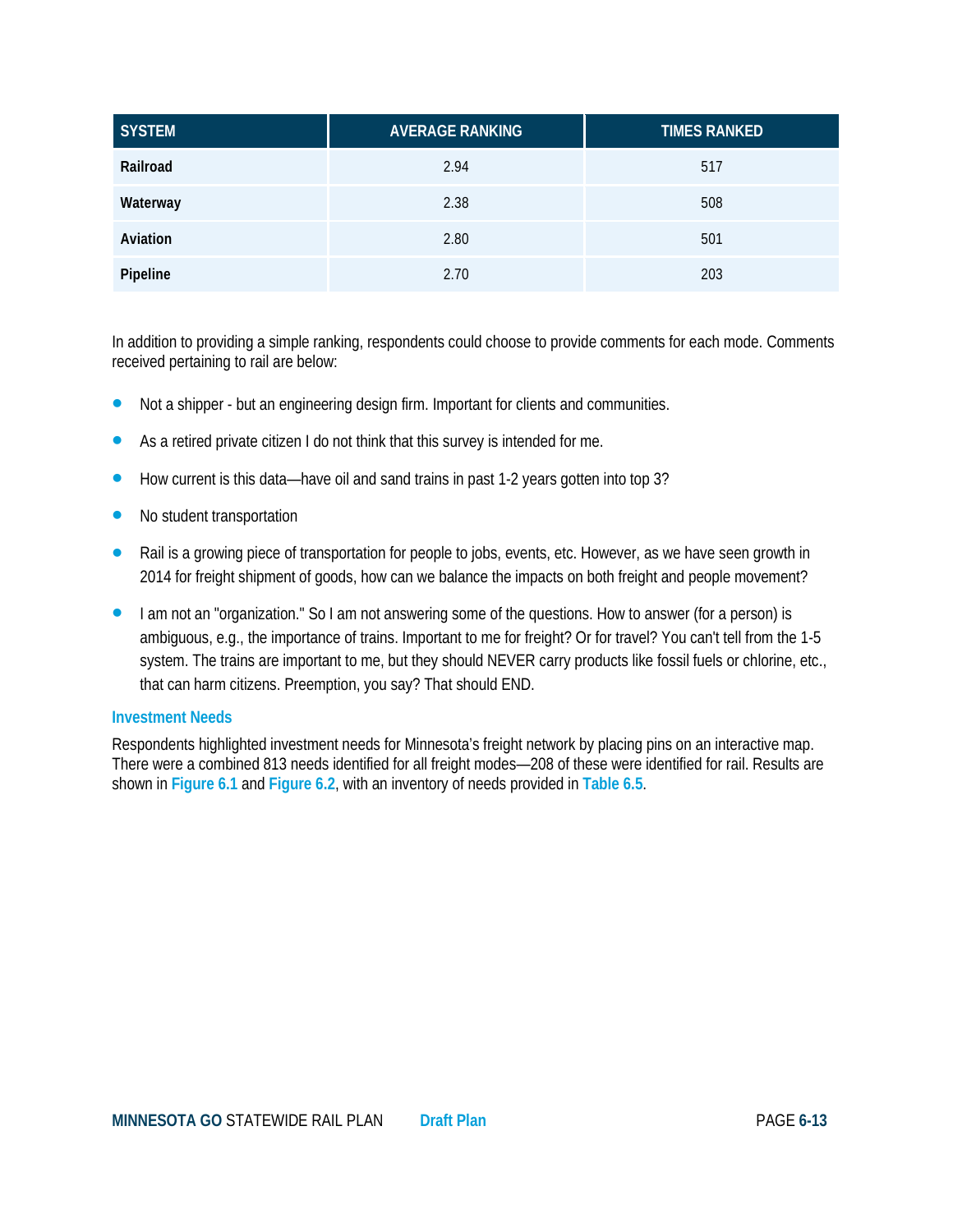



#### **Figure 6.2: MetroQuest Rail Investment Needs Twin Cities Region Inset Map**

**MINNESOTA GO** STATEWIDE RAIL PLAN **Draft Plan** PAGE **6-14**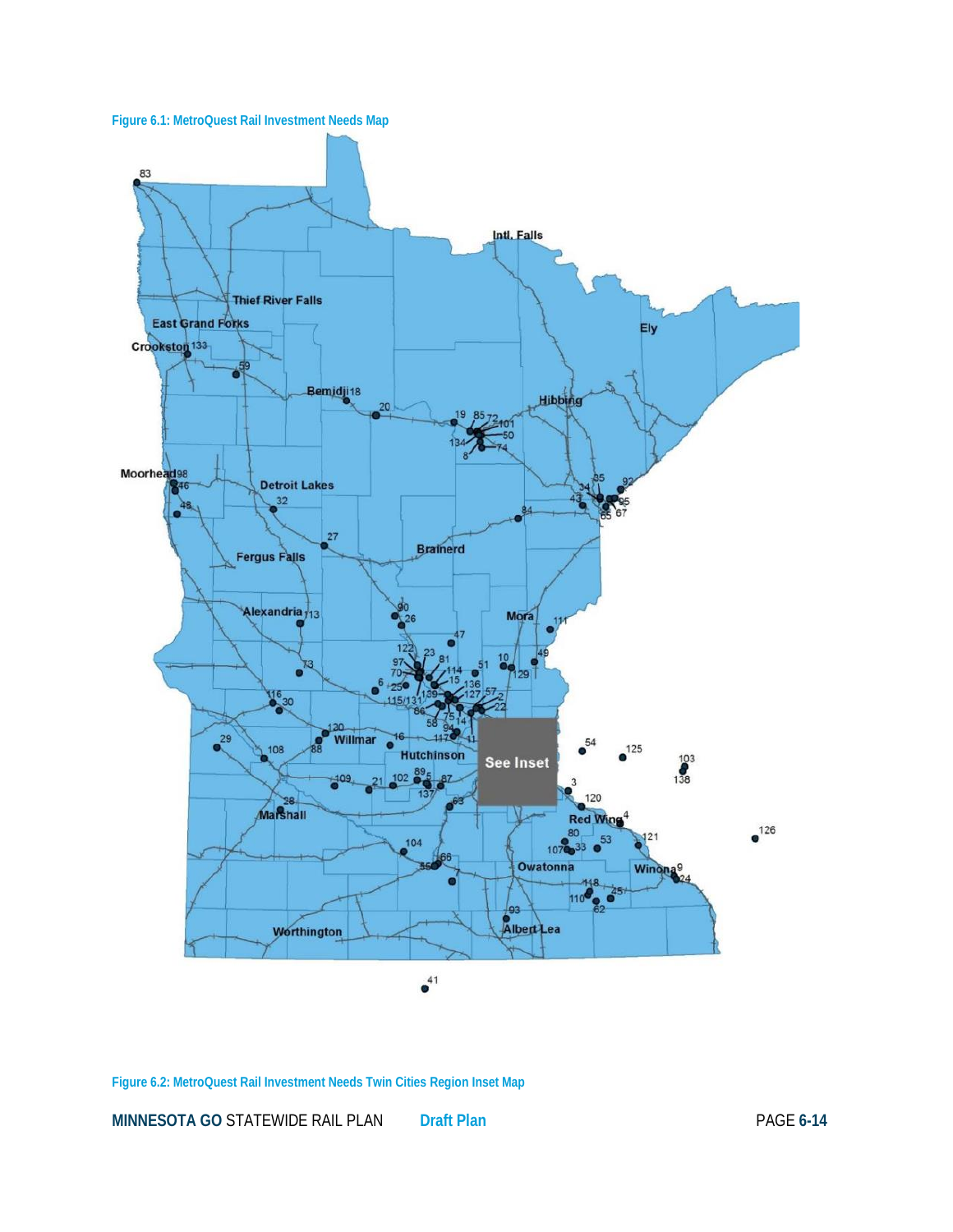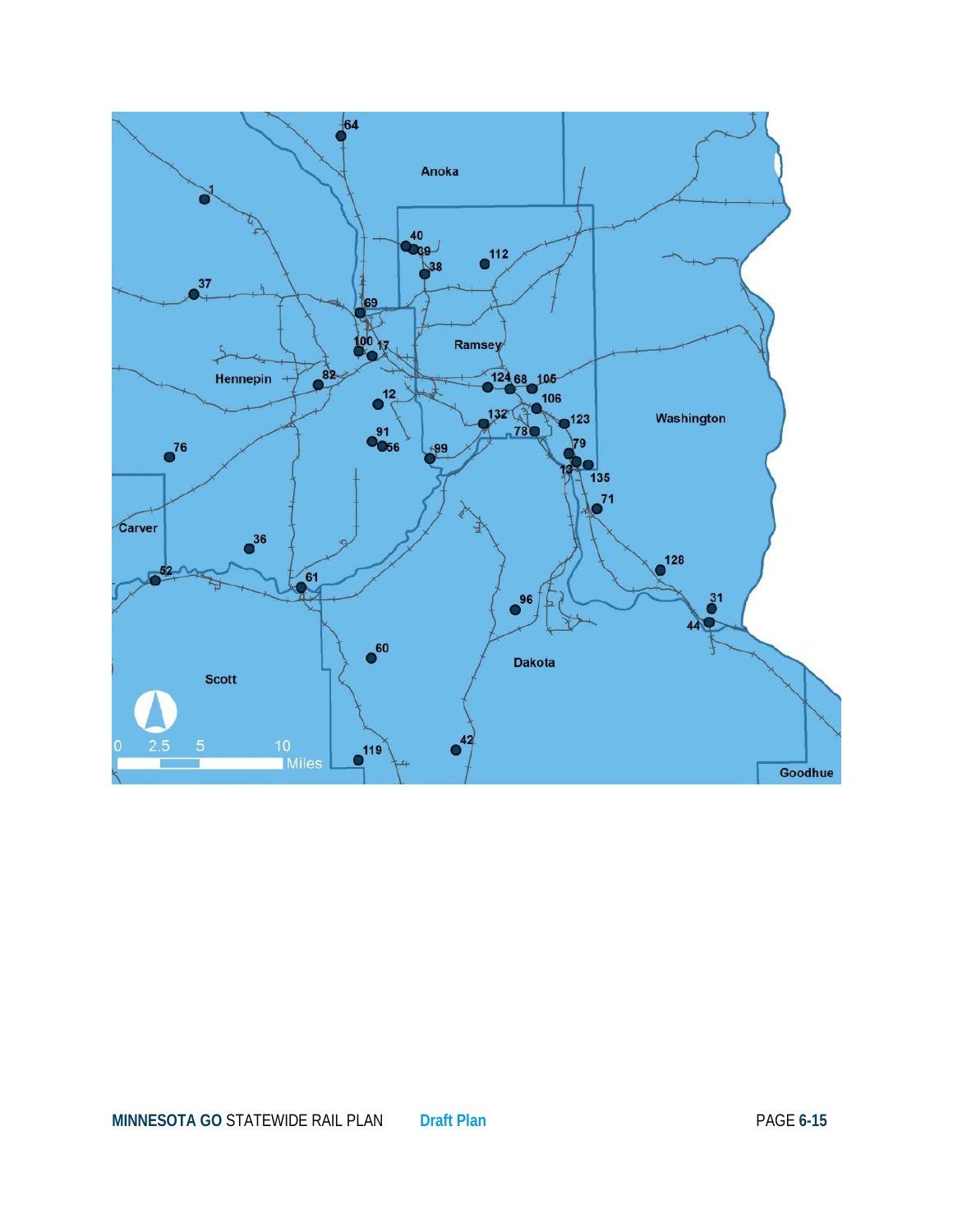#### **Table 6.5: MetroQuest Rail Investment Needs**

| NO.            | <b>COMMENT</b>                                                                                                                                                                                                                                                                                                                           |
|----------------|------------------------------------------------------------------------------------------------------------------------------------------------------------------------------------------------------------------------------------------------------------------------------------------------------------------------------------------|
| 1              | Would like commuter option from downtown to Maple Grove area                                                                                                                                                                                                                                                                             |
| $\overline{2}$ | With passenger and freight trains using the same tracks, the congestion is growing. We need to look at a better way<br>for both to be on same tracks.                                                                                                                                                                                    |
| 3              | Wisconsin too: Degasify, safety training and equipment, and second rail line in addition to pull offs                                                                                                                                                                                                                                    |
| $\overline{4}$ | Wisconsin too: Degasify, safety training and equipment, and second rail line in addition to pull offs                                                                                                                                                                                                                                    |
| 5              | Will help economy we have tracks use them more wisely                                                                                                                                                                                                                                                                                    |
| 6              | Weessentiallyneed the BNSF served 'High Line' northern corridor to be double tracked (or as near to double-<br>tracked as possible) from Chicago to the PWN ports. But short of that, we need it to be as fast moving as possible<br>through our state.                                                                                  |
| 7              | We need light rail to the south metro, or we need to get out of the Met Council.                                                                                                                                                                                                                                                         |
| 8              | We need a reliable and competitive rail system. If we can't get our raw materials in a timely and cost effective<br>manner. We go out of business.                                                                                                                                                                                       |
| 9              | We need a reliable Amtrak schedule with 2 trains a day each way between the Twin Cities and Chicago.                                                                                                                                                                                                                                     |
| 10             | We have a spur but the train blocking traffic on Hwy 95 when it stops is unsafe and causes congestion                                                                                                                                                                                                                                    |
| 11             | We have 2 tracks running through Elk River and with the amount of trains that are currently being used there can be<br>back ups of traffic at rush hours                                                                                                                                                                                 |
| 12             | We depend on timely delivery                                                                                                                                                                                                                                                                                                             |
| 13             | Unreliable service                                                                                                                                                                                                                                                                                                                       |
| 14             | Train delays impact coal delivery to Sherco power plant!                                                                                                                                                                                                                                                                                 |
| 15             | Too many trains travel through day and night sometime holding up traffic for 20 minutes or longer causing<br>consumers to sit in long lines of traffic wasting fuel while their cars idol.                                                                                                                                               |
| 16             | Too many oil trains coming from North Dakota into MN causing safety issues,.                                                                                                                                                                                                                                                             |
| 17             | To encourage public to use this efficient transportation; hence reduce worload to other transportation means<br>especially highway                                                                                                                                                                                                       |
| 18             | Three Rails all the way to Duluth Ports for grains and farm products                                                                                                                                                                                                                                                                     |
| 19             | Three rails all the way to Duluth port                                                                                                                                                                                                                                                                                                   |
| 20             | Three rails all the way to Duluth for goods movement                                                                                                                                                                                                                                                                                     |
| 21             | This rail line needs to have a program to replace its jointed rails with continuously welded rails, and also needs to<br>construct rail passing sidings                                                                                                                                                                                  |
| 22             | The Staples subdivision is very congested.                                                                                                                                                                                                                                                                                               |
| 23             | The second rail line between St. Cloud and the twin cities should be reconnected to allow for more rail transportation<br>and less rail delay.                                                                                                                                                                                           |
| 24             | The railways through town need to be redirected around the city or over passes need to be built. In addition carrying<br>fuel and gases through the town on rail is dangerous. Crossing need to be upgraded as well.                                                                                                                     |
| 25             | The railroad system through St Cloud and across the rickety old bridge in downtown St Cloud don't always feel safe<br>to me and my family!!! They need replacing or improvements!!                                                                                                                                                       |
| 26             | The railroad congestion in this area is horrible. They back up and end up blocking crossings for over an hour. The<br>noise in Rice from the blaring horns is unbearable, especially during the summer. The crossing in Rice is too narrow<br>for pedestrians to safely cross. I will not let my kids ride bike to school because of it. |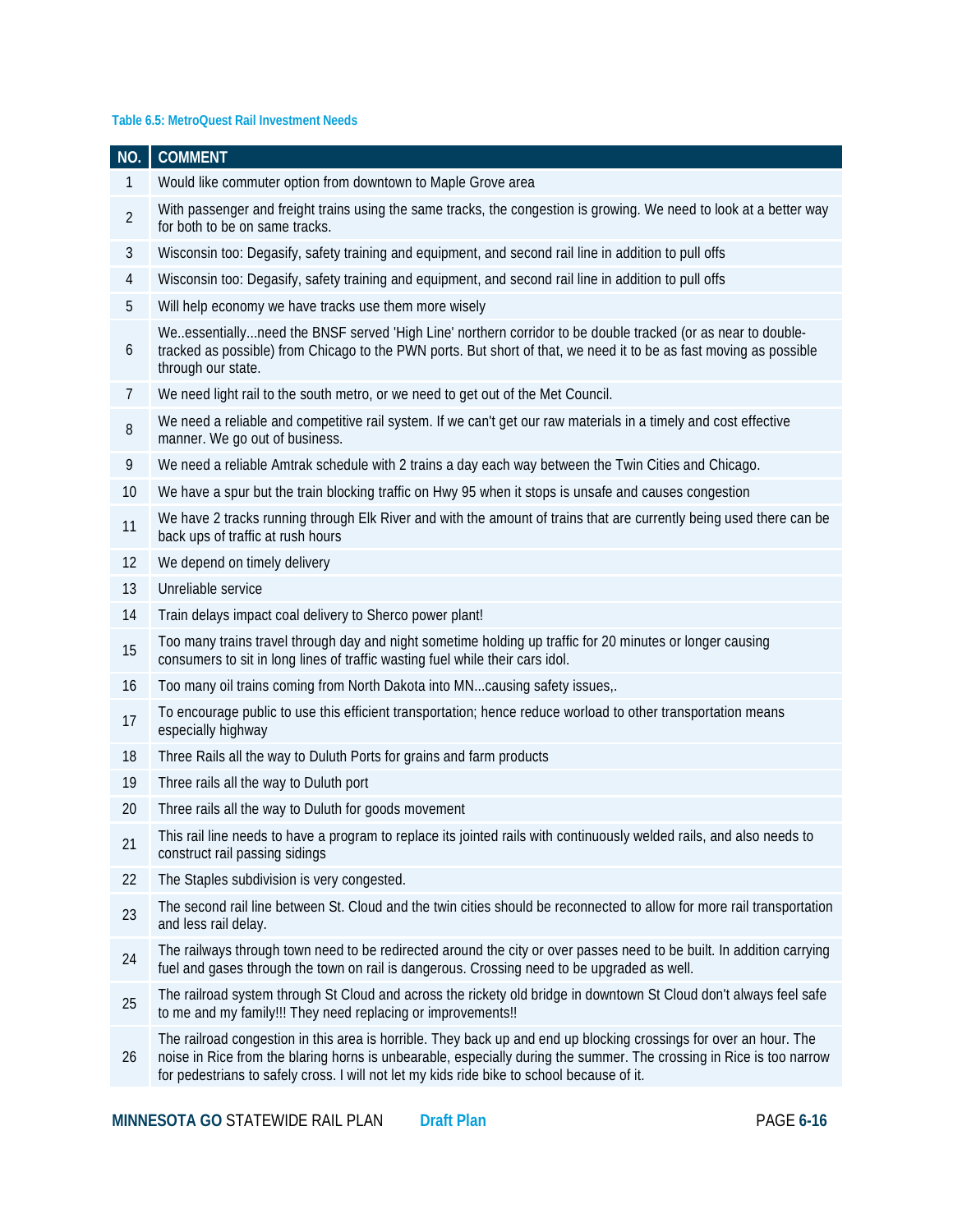| NO. | <b>COMMENT</b>                                                                                                                                                                                                                                                                                                  |
|-----|-----------------------------------------------------------------------------------------------------------------------------------------------------------------------------------------------------------------------------------------------------------------------------------------------------------------|
| 27  | The railroad bisects our town; frequent congestion backs up traffic and cuts the southern half of the town from<br>access to the hospital in the northern half of town during emergencies. Create an overpass so that the increasing<br>train traffic does not increase road congestion or safety of residents. |
| 28  | The Rail Line from Hanley Falls to Winthrop needs to have its 100 year old rails replaced and bridges upgraded so<br>that the pent up demand for economic development in this area can be achieved                                                                                                              |
| 29  | The existing Rail is only LQP Regional Rail. Pavement upkeep and replacement is not feasible. More rail is needed<br>to move the existing farm commodities and the soon to be increased production yeids of corn and soybeans.                                                                                  |
| 30  | Stopped trains routinely block access in and out of Benson.                                                                                                                                                                                                                                                     |
| 31  | St. Croix Jct. Grade Separation                                                                                                                                                                                                                                                                                 |
| 32  | Speed, major curve in the rail, safety is the concern                                                                                                                                                                                                                                                           |
| 33  | Somewhere along HWY 52 there is an at grade crossing that should be eliminated if possible                                                                                                                                                                                                                      |
| 34  | Should be a bridge at this railroad crossing                                                                                                                                                                                                                                                                    |
| 35  | Should be a bridge at this railroad crossing                                                                                                                                                                                                                                                                    |
| 36  | See nearby Highway recommendation -- re improved road access for trucks entering and leaving the two Twin Cities<br>intermodal rail yards.                                                                                                                                                                      |
| 37  | Safety - for motorists as the crossing has a terrible dip in elevation, which also creates a water/icy crossing<br>condition. Also, the train stops and creates major delays for motorists                                                                                                                      |
| 38  | Safety                                                                                                                                                                                                                                                                                                          |
| 39  | Safety                                                                                                                                                                                                                                                                                                          |
| 40  | Safety                                                                                                                                                                                                                                                                                                          |
| 41  | Safe crossings, switch yard capacity, passenger rail to mpls with freight                                                                                                                                                                                                                                       |
| 42  | Reliable rail service can bring in goods otherwise trucked from Chicago and can then backload with agricultural<br>produce for export.                                                                                                                                                                          |
| 43  | Raw materials delivery                                                                                                                                                                                                                                                                                          |
| 44  | Raise BNSF and CP Rail Lines along River                                                                                                                                                                                                                                                                        |
| 45  | Railroads are a necessity and if used appropriately they should be able to make money.                                                                                                                                                                                                                          |
| 46  | Rail/road congestion and delays in Moorhead                                                                                                                                                                                                                                                                     |
| 47  | Rail traffic along the US 10 corridor from Detroit Lakes to the Twin Cities is often backed up impacting freight and<br>passenger rail alike. This should almost be a four track corridor.                                                                                                                      |
| 48  | Rail service has been delayed in this area, costing farmers and ag businesses money and marketing opportunities,<br>specifically grain for exports. The Northwest area has been hit hard.                                                                                                                       |
| 49  | Rail service between the twin cities and duluth. would reduce congestion and improve safety, primarily movement of<br>people rather than goods.                                                                                                                                                                 |
| 50  | Rail runs through the heart of Grand Rapids which causes traffic congestion and emergency response delays while<br>trains are moving through town. Also, we have issues getting reliable rail service due to rail congestion.                                                                                   |
| 51  | Rail or light rail to St. Cloud.                                                                                                                                                                                                                                                                                |
| 52  | Rail needs to be rerouted out of cental shakoppe downtown. Not only does it significantly slow down the train. I have<br>seen pedestrians cross even if signals are on.                                                                                                                                         |
| 53  | Rail needs to be made more reliable. I attempted to take Amtrak to Chicago, but the train had been delayed in states<br>to the west, due to freight traffic. Amtrak hired two busses from Minneapolis to Chicago. This was in the last 6                                                                        |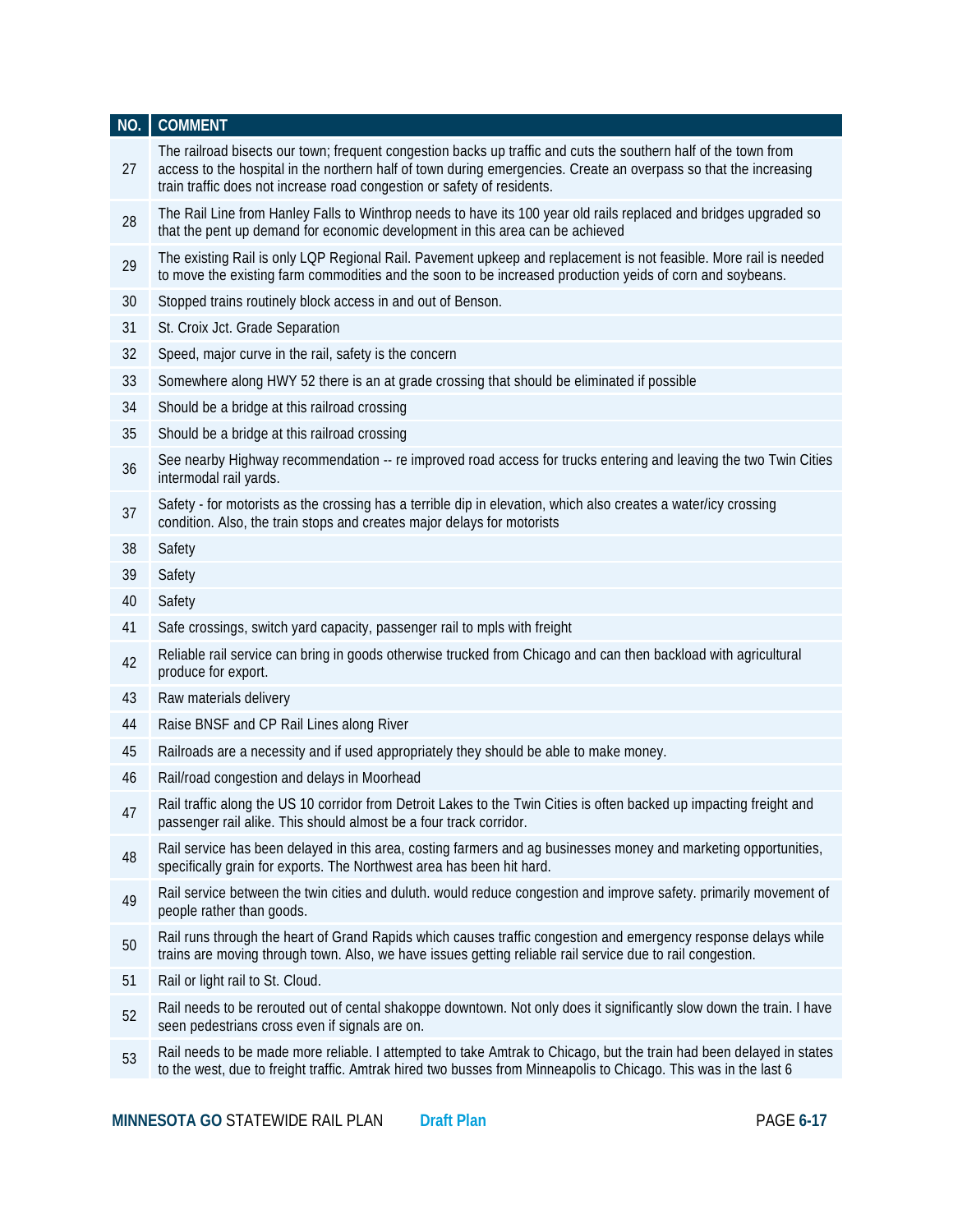| NO. | <b>COMMENT</b>                                                                                                                                                                                                                                                                                                                                                                              |
|-----|---------------------------------------------------------------------------------------------------------------------------------------------------------------------------------------------------------------------------------------------------------------------------------------------------------------------------------------------------------------------------------------------|
|     | months. Upgrade the tracks. Add another line beside the freight, so the passenger trains Han run on schedule. It<br>works in Europe; why can't it work here?                                                                                                                                                                                                                                |
| 54  | Rail line between Eau Claire and Minneapolis would be a tremendous asset to our business, JAMF Software, and in<br>my opinion, it would have a great economic impact on both cities in general. There are many individuals in the Eau<br>Claire area that would utilize the rail system for shopping and entertainment in addition to the rail being used for<br>commuters during the week. |
| 55  | Rail is one of the most efficient ways to move goods, I think we should keep developing this from a central major hub<br>sent out to all major and minor cities.                                                                                                                                                                                                                            |
| 56  | Rail freight and passenger/transit traffic on the same tracks hinder both applications. Freight development and<br>trackside TOD are both hindered.                                                                                                                                                                                                                                         |
| 57  | Rail expansion is necessary to move goods and people on mainline routes.                                                                                                                                                                                                                                                                                                                    |
| 58  | Rail congestion has created problems for Northstar, as well as delays at crossings.                                                                                                                                                                                                                                                                                                         |
| 59  | Rail car shortage, congestion                                                                                                                                                                                                                                                                                                                                                               |
| 60  | Rail car shortage                                                                                                                                                                                                                                                                                                                                                                           |
| 61  | Rail bridge should be upgraded and capacity increased                                                                                                                                                                                                                                                                                                                                       |
| 62  | Rail access that avoids Chicago can get goods to LA faster for export.                                                                                                                                                                                                                                                                                                                      |
| 63  | Preserve capacity on UP for future intercity passenger rail. Without increase in capacity, additional frac sand traffic<br>will preclude passenger rail option.<br>Make improvements in Shakopee and St. Paul to support interchange efforts and preserve potential passenger<br>routes to downtown stations.                                                                               |
| 64  | Passenger service needed all the way to St Cloud                                                                                                                                                                                                                                                                                                                                            |
| 65  | Passenger rail would be REALLY helpful from Twin Ports to MSP                                                                                                                                                                                                                                                                                                                               |
| 66  | Passenger connection to twin cities.                                                                                                                                                                                                                                                                                                                                                        |
| 67  | Passenger connection to Duluth                                                                                                                                                                                                                                                                                                                                                              |
| 68  | Passenger connection to Chicago                                                                                                                                                                                                                                                                                                                                                             |
| 69  | Northtown rail yard too congested last 12+ months                                                                                                                                                                                                                                                                                                                                           |
| 70  | Northstar station in Saint Cloud                                                                                                                                                                                                                                                                                                                                                            |
| 71  | Newport BNSF/CP crossover Improvements                                                                                                                                                                                                                                                                                                                                                      |
| 72  | Need to speed up trains going through grand rapids. Major gridlock for cars whenever trains go through                                                                                                                                                                                                                                                                                      |
| 73  | Need to get the products to market                                                                                                                                                                                                                                                                                                                                                          |
| 74  | Need second railroad line and carrier                                                                                                                                                                                                                                                                                                                                                       |
| 75  | NEED SECOND RAIL LINE BETWEEN BIG LAKE and CLEAR LAKE (COULD BE ST. CLOUD)                                                                                                                                                                                                                                                                                                                  |
| 76  | Need safe rail line for TCW Railroad to continue to transport goods through the twin cities                                                                                                                                                                                                                                                                                                 |
| 77  | Need more direct line to get oil out without increasing rail congestion                                                                                                                                                                                                                                                                                                                     |
| 78  | Need increased rail access to Southport River Terminal                                                                                                                                                                                                                                                                                                                                      |
| 79  | Need additional rail access from Red Rock River Terminal                                                                                                                                                                                                                                                                                                                                    |
| 80  | Need additional freight capacity and passenger rail (commuter, not zip rail) between Rochester and Twin Cities                                                                                                                                                                                                                                                                              |
| 81  | Need additional capacity in this area                                                                                                                                                                                                                                                                                                                                                       |
| 82  | Need "drop arms" at intersections                                                                                                                                                                                                                                                                                                                                                           |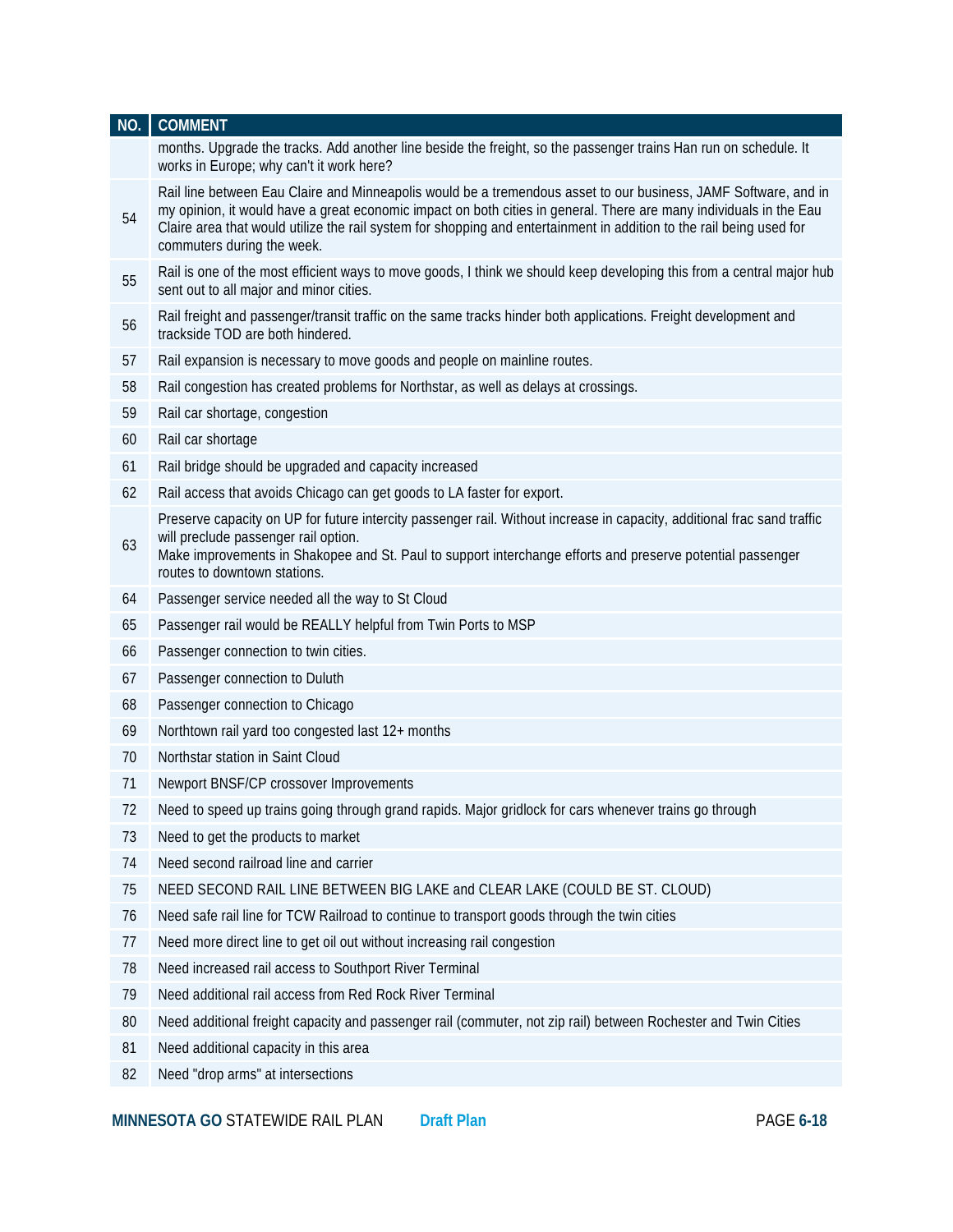| NO. | <b>COMMENT</b>                                                                                                                                                                                                                                                                                                                                                                                                                                                                                                                                                                                                                                                                                                                                                                                                                                                                                                                                                                                                                                                      |
|-----|---------------------------------------------------------------------------------------------------------------------------------------------------------------------------------------------------------------------------------------------------------------------------------------------------------------------------------------------------------------------------------------------------------------------------------------------------------------------------------------------------------------------------------------------------------------------------------------------------------------------------------------------------------------------------------------------------------------------------------------------------------------------------------------------------------------------------------------------------------------------------------------------------------------------------------------------------------------------------------------------------------------------------------------------------------------------|
| 83  | More Rail lines to increase capacity                                                                                                                                                                                                                                                                                                                                                                                                                                                                                                                                                                                                                                                                                                                                                                                                                                                                                                                                                                                                                                |
| 84  | More rail lines                                                                                                                                                                                                                                                                                                                                                                                                                                                                                                                                                                                                                                                                                                                                                                                                                                                                                                                                                                                                                                                     |
| 85  | More rail capacity for delivery of coal                                                                                                                                                                                                                                                                                                                                                                                                                                                                                                                                                                                                                                                                                                                                                                                                                                                                                                                                                                                                                             |
| 86  | More light rail in this area to mpls may loosen up congested roadway systems                                                                                                                                                                                                                                                                                                                                                                                                                                                                                                                                                                                                                                                                                                                                                                                                                                                                                                                                                                                        |
| 87  | Minnesota Valley Regional Rail Authority owns 94.7 miles of track from Norwood Young America west to Hanley<br>Falls, MN. This infratructure impacts 16 communities and the businesses including all the ag businesses and ag<br>producers who feed the world and provide commodities for ethanol, biofuels, salt, tallow and other products used all<br>over the country. We contract with Minnesota Prairie Line who is our contract operator. MVRRA is a publicly owned<br>railroad statutorily authorized by the State of Minnesota. We have complete approximately 34 miles of rehab from<br>Norwood Young America to just west of Winthrop with 115 lb continous welded rail, and these improvements are<br>benefiting the communities with new business development occuring along those 34 miles of track. We have 60<br>miles yet to go and some major developments that can happen when the rest of the track is rehabbed along with the<br>bridges that cross the Minnesota River. Every carload we ship replace 3 semis not tearing of our MN Highways! |
| 88  | Make the Wye connection west of Willmar to direct rail traffic out of the main rail yard in willmar.                                                                                                                                                                                                                                                                                                                                                                                                                                                                                                                                                                                                                                                                                                                                                                                                                                                                                                                                                                |
| 89  | Make sure rail delivery/transport remains viable                                                                                                                                                                                                                                                                                                                                                                                                                                                                                                                                                                                                                                                                                                                                                                                                                                                                                                                                                                                                                    |
| 90  | Lots of trains daily. I have seen some sit waiting to go thru Little Falls. Crossing is just west of the Mississippi River<br>bridge. Backs up traffic many times thruout the day.                                                                                                                                                                                                                                                                                                                                                                                                                                                                                                                                                                                                                                                                                                                                                                                                                                                                                  |
| 91  | Light rail in North South corridor from Minneapolis to Southern suburbs.                                                                                                                                                                                                                                                                                                                                                                                                                                                                                                                                                                                                                                                                                                                                                                                                                                                                                                                                                                                            |
| 92  | Less Congestion                                                                                                                                                                                                                                                                                                                                                                                                                                                                                                                                                                                                                                                                                                                                                                                                                                                                                                                                                                                                                                                     |
| 93  | Intermodal rail service needed to give MN & Twin Cities access to LA/Long Beach container shipping ports. UP<br>container rail service on the Spine Line through K.C. to southern California. A much needed development that would<br>strengthen Minnesota's global trade capability and our international trade economy.                                                                                                                                                                                                                                                                                                                                                                                                                                                                                                                                                                                                                                                                                                                                           |
| 94  | Intermodal is backed up and very time consuming for drivers to retrieve containers - need infrastructure<br>improvements to ramps                                                                                                                                                                                                                                                                                                                                                                                                                                                                                                                                                                                                                                                                                                                                                                                                                                                                                                                                   |
| 95  | Intermodal access                                                                                                                                                                                                                                                                                                                                                                                                                                                                                                                                                                                                                                                                                                                                                                                                                                                                                                                                                                                                                                                   |
| 96  | Intermodal access                                                                                                                                                                                                                                                                                                                                                                                                                                                                                                                                                                                                                                                                                                                                                                                                                                                                                                                                                                                                                                                   |
| 97  | <b>Intermodal Access</b>                                                                                                                                                                                                                                                                                                                                                                                                                                                                                                                                                                                                                                                                                                                                                                                                                                                                                                                                                                                                                                            |
| 98  | Intermodal access                                                                                                                                                                                                                                                                                                                                                                                                                                                                                                                                                                                                                                                                                                                                                                                                                                                                                                                                                                                                                                                   |
| 99  | Integrate transit options, such as commuter rail, within freight corridors.                                                                                                                                                                                                                                                                                                                                                                                                                                                                                                                                                                                                                                                                                                                                                                                                                                                                                                                                                                                         |
| 100 | Install 5 additional Main Tracks with CTC Signals                                                                                                                                                                                                                                                                                                                                                                                                                                                                                                                                                                                                                                                                                                                                                                                                                                                                                                                                                                                                                   |
| 101 | Improve rail service especially in winter. Need to receive rail cars on time and get switched when needed. Most rail<br>cars are obsolete designs with difficult to operate doors and valves. Need improved ergonomics for loading and<br>unloading of cars. Need new designs for cars which require less manual labor to operate. Need general<br>improvements to railroad operation. It's 2014, GPS can tell exactly where we are while driving or walking, but rail<br>cars are spotted by hand, identified by reading numbers instead of scanning tags, switches are operated manually.<br>It's time to embrace new technology the 1800's are over. Please improve safety, ergonomics, reliability and provide<br>service options for cost control. The railroad is a monopoly with truck as the only alternative they strangle<br>manufacturing.                                                                                                                                                                                                               |
| 102 | I wish we could have a passengers train to go to the cities to work and get better jobs instead of commuting. Not<br>possible in winter to commute because of weather                                                                                                                                                                                                                                                                                                                                                                                                                                                                                                                                                                                                                                                                                                                                                                                                                                                                                               |
| 103 | I need to go to the Cities (and Chicago) to consume their products!                                                                                                                                                                                                                                                                                                                                                                                                                                                                                                                                                                                                                                                                                                                                                                                                                                                                                                                                                                                                 |
| 104 | I have a rail spur on my property for unloading rail cars of lumber. When MNDOT made an upgrade on the right of                                                                                                                                                                                                                                                                                                                                                                                                                                                                                                                                                                                                                                                                                                                                                                                                                                                                                                                                                     |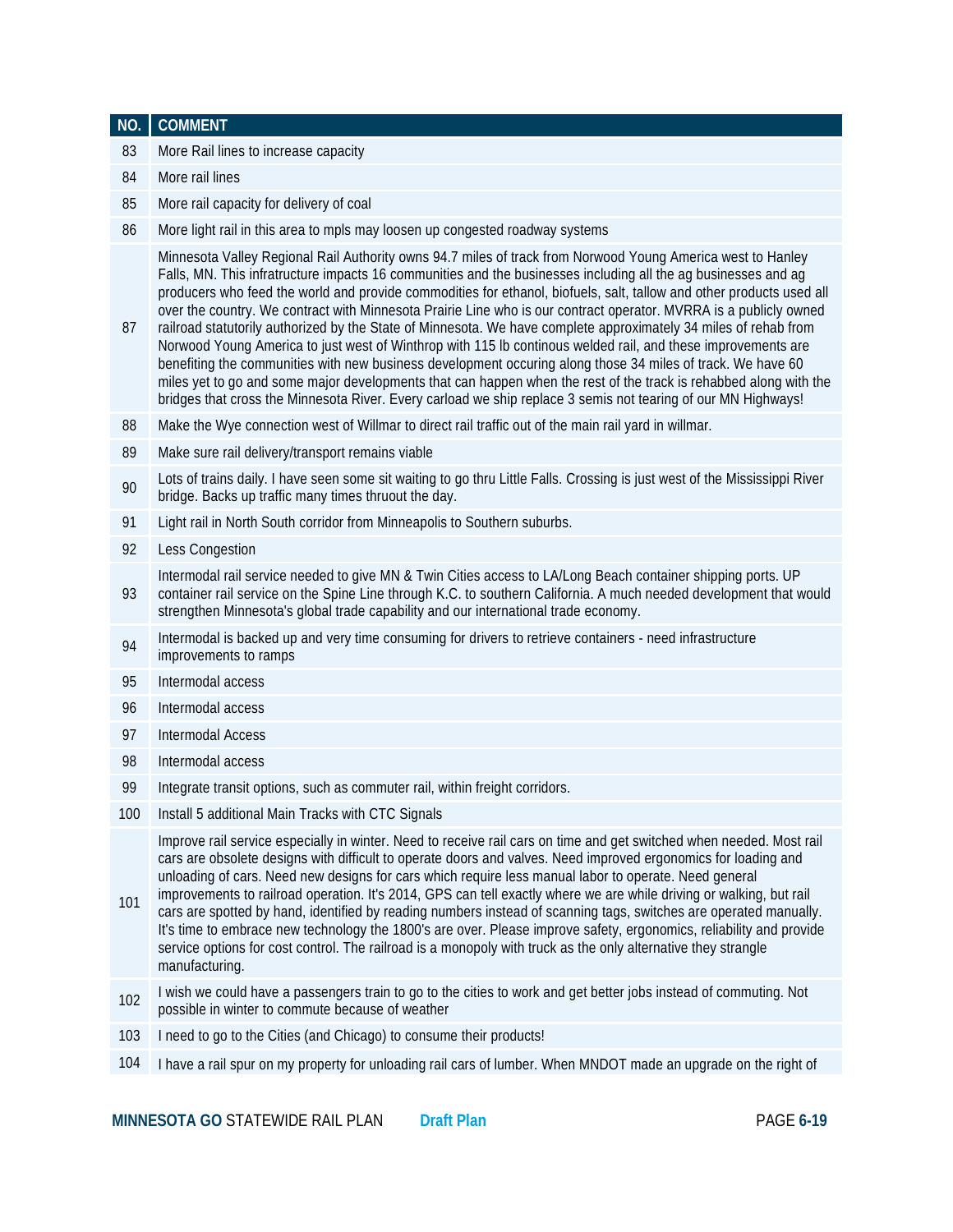| NO. | <b>COMMENT</b>                                                                                                                                                                                                                                                     |
|-----|--------------------------------------------------------------------------------------------------------------------------------------------------------------------------------------------------------------------------------------------------------------------|
|     | way next to my building, they tore out the tracks servicing my building. Now that I want to bring in rail cars I cannot<br>because of the break in the rail line.                                                                                                  |
| 105 | Hoffman junction is incredibly congested                                                                                                                                                                                                                           |
| 106 | Hoffman Interlocking capacity/fluidity improvements                                                                                                                                                                                                                |
| 107 | Hi-speed rail between Rochester and Twin Cities                                                                                                                                                                                                                    |
| 108 | Grain Shipments in this area have been hampered by access to grain cars for transportation. It appears that priority<br>for shipping has gone to tanker cars for crude oil instead                                                                                 |
| 109 | Grain shipment to harbor and terminals                                                                                                                                                                                                                             |
| 110 | Grain and coal                                                                                                                                                                                                                                                     |
| 111 | Good rail is essential.                                                                                                                                                                                                                                            |
| 112 | Freight Capacity and Safety Issues at Hoffman Yard and Others identified in the East Metro Freight Railroad<br>Capacity Study                                                                                                                                      |
| 113 | Faster rail speeds                                                                                                                                                                                                                                                 |
| 114 | Expansion of NorthStar Commuter Rail to St. Cloud.                                                                                                                                                                                                                 |
| 115 | Eliminate congestion of line from Saint Cloud to Minneapolis.                                                                                                                                                                                                      |
| 116 | Due to the increased shipments by rail we continue to have increased stoppage of trains on all of the rail crossings<br>in our town, affecting schools, economics, emergency vehicles, etc.                                                                        |
| 117 | Double main railroad to ease up freight and passenger traffic                                                                                                                                                                                                      |
| 118 | Develop intercity passenger rail service between Rochester and Twin Cities                                                                                                                                                                                         |
| 119 | Develop intercity passenger rail service                                                                                                                                                                                                                           |
| 120 | Degasify, safety training and equipment, and second rail line in addition to pull offs                                                                                                                                                                             |
| 121 | Degasify, safety training and equipment, and second rail line in addition to pull offs                                                                                                                                                                             |
| 122 | Create multiple rail lines to increase the volume capability for freigh rail lines and mass transit rail opportunities.                                                                                                                                            |
| 123 | CP/BNSF/UP Yard Improvements                                                                                                                                                                                                                                       |
| 124 | <b>Connections for Pass!</b>                                                                                                                                                                                                                                       |
| 125 | Connect Minneapolis (through Eau Claire) to Madison!                                                                                                                                                                                                               |
| 126 | Connect Minneapolis (through Eau Claire) to Madison!                                                                                                                                                                                                               |
| 127 | Concerned about rail safety at or near critical junction of highway and power infrastructure.                                                                                                                                                                      |
| 128 | Collocation of BNSF and CP mainlines                                                                                                                                                                                                                               |
| 129 | Bridge or underpass required for traffic flow.                                                                                                                                                                                                                     |
| 130 | BNSF currently has to go into Willmar and turn their train around to go southerly toward Marshall.<br>BNSF/MnDOT/City/County are proposing a RR bypass to reduce this congestion, improve safety, improve access to<br>the industrial park for economic expansion. |
| 131 | Better passenger & commuting trains                                                                                                                                                                                                                                |
| 132 | Assure good condition of tracks, freight and passenger needs are met.                                                                                                                                                                                              |
| 133 | Another rail line and Consistant RR times especiaslly for passenger trains                                                                                                                                                                                         |
| 134 | ADDITIONAL RAIL LINES TO MOVE ITEMS OTHER THAN OIL                                                                                                                                                                                                                 |
| 135 | Additional Mainline Capacity, Union Depot to Hastings                                                                                                                                                                                                              |